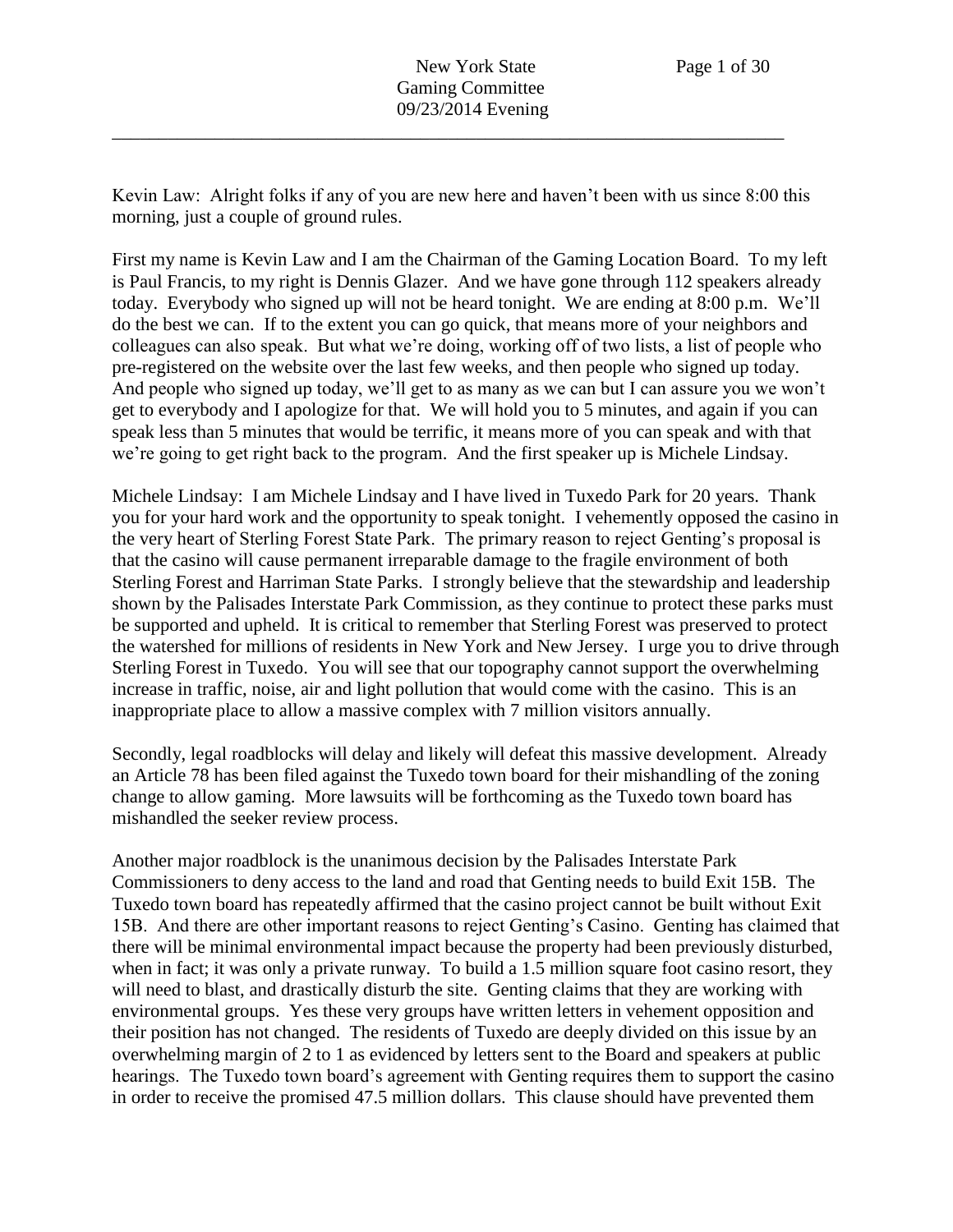from declaring themselves lead agency in the seeker review. Furthermore, during the scoping session, the Tuxedo town board rejected 1/3 of the concerns submitted by the Village of Tuxedo Park Board. A major factor in the selection process is the ability of the project to be completed in the state mandated timeframe. Genting does not have an alternative plan for a thruway exit and it will take months, if not years, to engineer and get approvals for a new designed exit.

And when considering the economic benefit that Genting claims will come from their clients in the Asian market, one must think what will happen when casinos open in New York City? The casino resolution misled the voters to believe the casinos would be in economically depressed areas. State Senator Bonacic who helped to write the legislation has spoken out saying that Orange County was not the intended location.

In closing I would like to reiterate the reason I think is the most important one to consider as expressed by Governor George Pataki when the creation of Sterling Forest was completed. He said, "By working together we have created an incredible state park for generations of New Yorkers to hike its trails, gaze over its scenic vistas and enjoy the peaceful sounds of the forest. At the same time, we are continuing to protect drinking water for millions of New York and New Jersey residents." Thank you.

Kevin Law: Thank you Michele. Dennis Trada. Dennis

Dan Rochelle: My name is Dan Rochelle and I'll be taking Dennis' spot. Good evening, as I said before my name is Dan Rochelle. I'm an attorney with the Natural Resources Defense Council, a national environmental organization that has worked for more than four decades in New York on regional issues and has been heavily engaged in the casino siting issues in the state since 2001. We appreciate the opportunity to present this brief statement today.

In short, NRDC is very concerned over the possible siting of multiple casinos in the Catskills region of Sullivan County, and the proposal for a sprawling, heavily trafficked casino complex in the middle of Sterling Forest State Park. The Catskills and Highlands Regions are two of the most treasured and integral natural areas in the Eastern United State. Both are home to pristine waterways, spectacular vistas and an incredible diversity of wildlife. And because of their proximity to some of the most populus areas in the state, they present unequaled opportunities for recreation such as hunting, hiking, camping and world renown trout fishing. Importantly, both regions are also vital components of major watershed areas that provide millions of people with fresh drinking water every day. In particular, the Catskills comprise the bulk of the New York City watershed delivering high quality, unfiltered water to over 9 million people and the 21,000 plus acre Sterling Forest State Park in the middle of the Highlands region forms a significant unspoiled portion of the Ramapo River watershed which serves more than 4.5 million people in New York and New Jersey.

While NRDC takes no position on gambling, for more than a decade we have actively opposed the siting of major Las Vegas style casino facilities in ecologically sensitive areas of the state. Among the proposals now before the Location Board, we raise two chief concerns: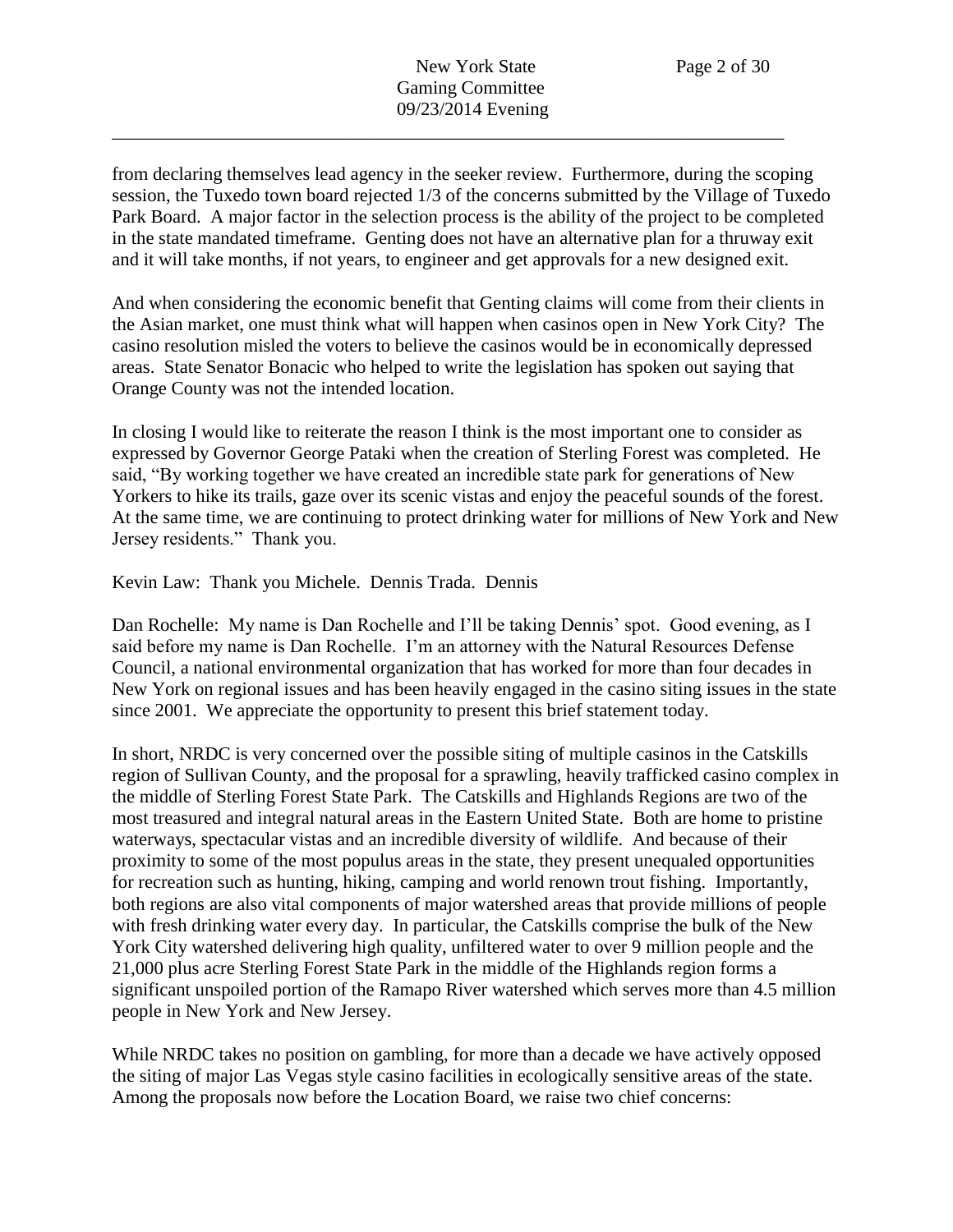First, NRDC opposes the siting of multiple casinos in Sullivan County because of the cumulative environmental injuries this clustering would bring to the heart of the Catskills region including increased traffic, impairment of air and water quality, and ancillary sprawl development. While many of the casino proposals in Sullivan County have been withdrawn from the application pool, we emphasize that the clustering of multiple casinos in Sullivan County would be plainly unacceptable and strongly opposed either now or in the future. Further, we note that siting more than one casino in Sullivan County would trigger supplemental environmental review requirements that heretofore have not been assessed in any environmental review documents that we have seen.

Second, NRDC opposes the proposal by Genting Americas to build a mammoth facility, a 1.4 million square foot complex with a 1000 room hotel and a 50,000 square foot gaming floor and 7000 parking spaces in the center of Sterling Forest State Park. We recognize and appreciate the developer's assurances to NRDC and other stakeholders that all possible efforts will be made to minimize the environmental impacts of this facility. However, despite these good faith intentions for a sprawling commercial facility designed to attract 7 million people annually, most of them by car, in the middle of a largely pristine wilderness does not constitute environmentally responsible development. By design, Sterling Forest simply is an inappropriate location for a massive casino and resort complex even if the project would, to a degree, include some environmental mitigation and green design features.

Before concluding, I'll note that just last week the Palisades Interstate Park Commission confirmed that allowing the use of the forest land to facilitate this casino is patently incompatible with it's mission to preserve the forest's scenic beauty and natural resources when it unanimously denied the use of any commissioned property for the furtherance of this casino project. This includes Route 106, a vital access road to the proposed project area. If not a practical death knell for this ill-conceived proposal, the Commission's overwhelming rejection adds to the considerable legal hurdles now faced by the developers. Without elaborating, I will briefly note that from the materials we have been able to review to date, the projects legal deficiencies among others likely include the failure to adequately consider impacts from increased traffic, impermissible segmentation of review of a new proposed thruway interchange, and inadequate consideration of the effect of projected water withdrawals on local drinking water resources.

In sum, we hope that the Location Board fully weighs the unique and invaluable importance of the Catskills and Highlands region by ensuring that these treasured areas will be protected from inappropriate development. Thank you.

Kevin Law: Dan a question? Your comments on the Catskills, I understand them to include Mohegan Sun and Montreign cause they are the ones that are close together. Does it also include the Nevele Project?

Dan Rochelle: The Nevele is not in Sullivan County I don't believe.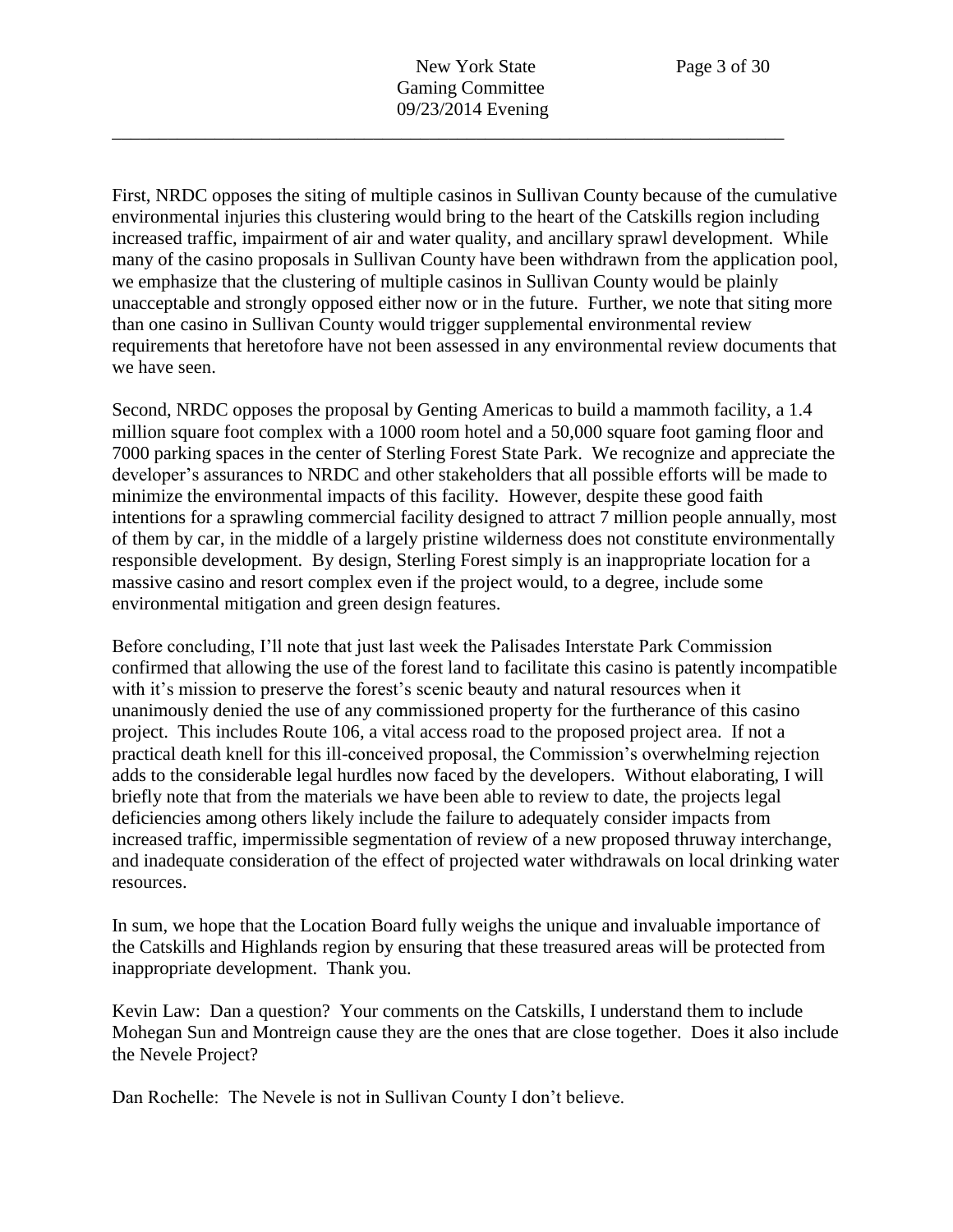Kevin Law: That's correct but its in the Catskills.

Dan Rochelle: We opposed the clustering of casinos in Sullivan County.

Kevin Law: Sullivan County. And how about the other 6, the other 5 proposals?

Dan Rochelle: The Orange County proposals?

Kevin Law: The other 5 Orange County proposals.

Dan Rochelle: We don't take a position on the other Orange County proposals.

Kevin Law: Have you studied those?

Dan Rochelle: I have not studied all of those, but we take a position on the Sterling Forest proposal and we oppose it.

Kevin Law: What caused you to study Sterling Forest and not the others?

Dan Rochelle: I mean, it's a large casino facility in the middle of a forest that has been sort of decades in the making and I believe the state and private investors and other folks who have spent over 100 million dollars in protecting...

Kevin Law: That's not my question. My question is what caused you to take a position on it?

Dan Rochelle: Oh, well I mean, we've had a history of opposing inappropriate development in protected natural areas. We're an environmental organization.

Kevin Law: It didn't come to your attention through any of the groups? It came to your attention independently?

Dan Rochelle: Well, well no I mean I guess it was sort of both methods. I mean we're looped into the New York Scene so if there's these sort of proposals are sort of common knowledge.

Kevin Law: Okay thanks.

Dan Rochelle: Thank you.

Kevin Law: Peter Bush.

Peter Bush: Peter Bush, Tuxedo, New York. I'll keep my comments brief because my fellow residents have covered everything very clearly, the last two speakers.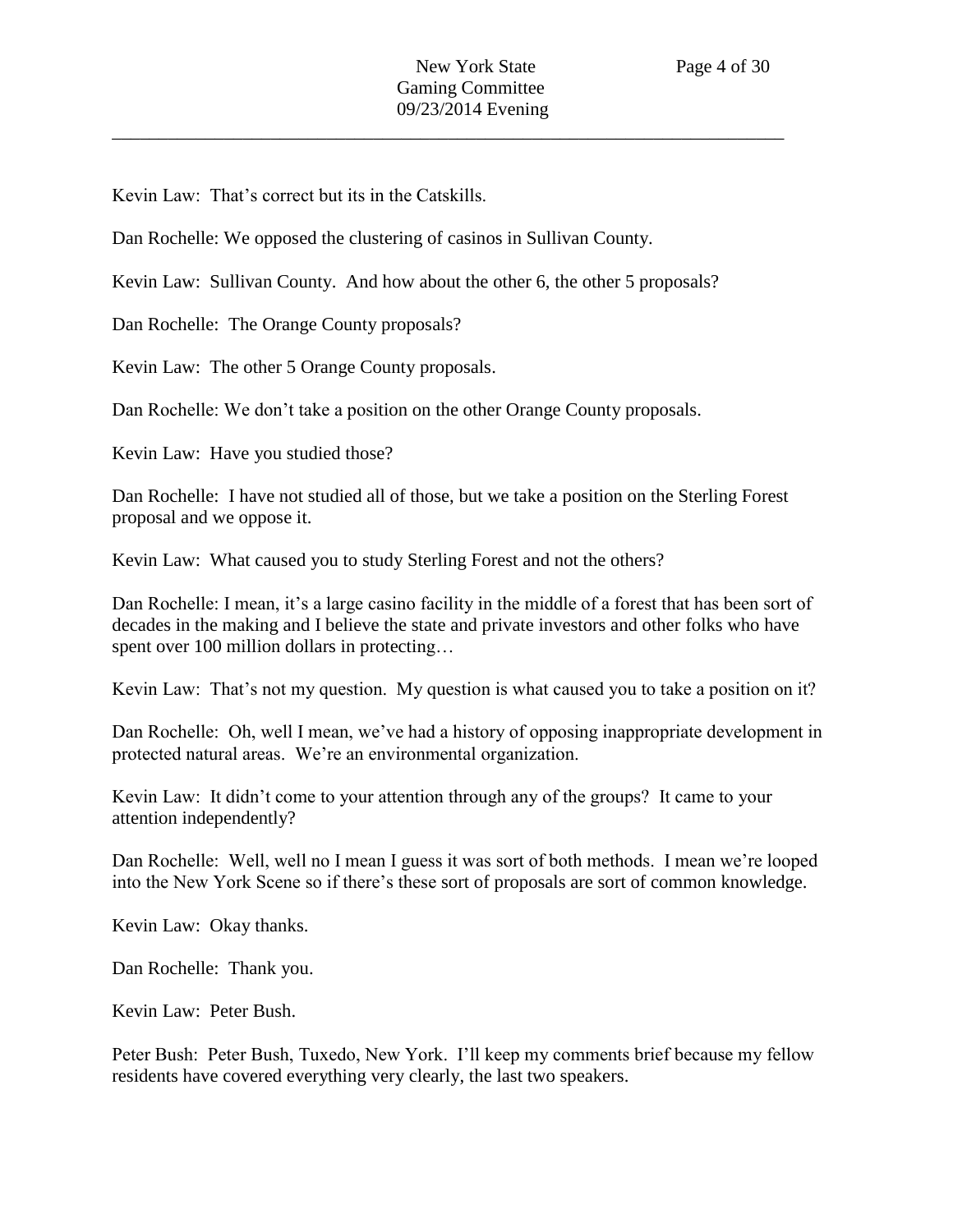Residents of Tuxedo were advised during many public meetings including a 3-hour duration public scoping session on July 31<sup>st</sup> of this year that the Genting Sterling Forest Casino Project would be subject to an extensive and thorough seeker process given the highly unique properties of the significant contiguous forest, aquifer eco system that is Sterling Forest. At the Albany Gaming Presentation, Genting announced that an expedited seeker process will be completed by December  $31<sup>st</sup>$  of this year. It is incredulous to have any party in this entire sorted gaming site process suggest or support that an environmental impact study of incredibly short duration is acceptable when critical water, plant, animal, socioeconomic and traffic studies must be inherent in a long-term study of at least four seasons given the specificity and importance of Sterling Forest. As has already been stated, 16 years ago on a nonpartisan effort to provide drinking water for millions of New York and New Jersey residents, it is a contiguous forest. Every part of this process has been met by scrambling to Genting scrambling to counteract comments made during the scoping session up to and including that they're going to build a self-sustaining reclamation facility without any specificity of gallons of use per day or potable water, etc. The entire process has not in fact been transparent.

The last issue I want to address is the term gifting. It is completely offensive to me as an American citizen that the casino developer and by turn, the state of New York permits the process of gifting in this community. 300,000 to the local school board, the Mayor of Greenwood Lake was put on the Genting payroll as a Public Relations Advocate. The typical hubris of the gaming license process ended in Albany with them stating they're ready to write a check for 450 million to the New York State Gaming Commission. Too bad the Moreland Commission was disbanded shortly before news of casinos in Orange County was announced.

With the Meadowlands being fast tracked for similar Genting style complex close to New York City it is clear that the saturation of casinos in New York do not a sustainable economic revenue stream make. To sacrifice Sterling Forest to Genting Corporation is an attack on a major environmental region and, to my way of thinking, democracy in the United States of America. Thank you.

## Kevin Law: Paul Ruggeria

Paul Ruggeria: It's my honor to speak in front of all you on this historical day. My name is Paul Ruggeria. I'm a town of Newburg resident, councilman, taxpayer and business owner in the town of Newburg. I'm in full support of the casino proposed on Route 17K, town of Newburg and so is my fellow board members. This location is definitely the best site in Orange County. Due to the location to Route 84, the New York State Thruway bordering two sides of the property and 17K as being the main entrance. This is why the town of Newburg is called the Crossroads of the Northeast. Also, there is no housing developments nearby to cause this casino any problems.

Kevin Law: Which one is it? Give us a name.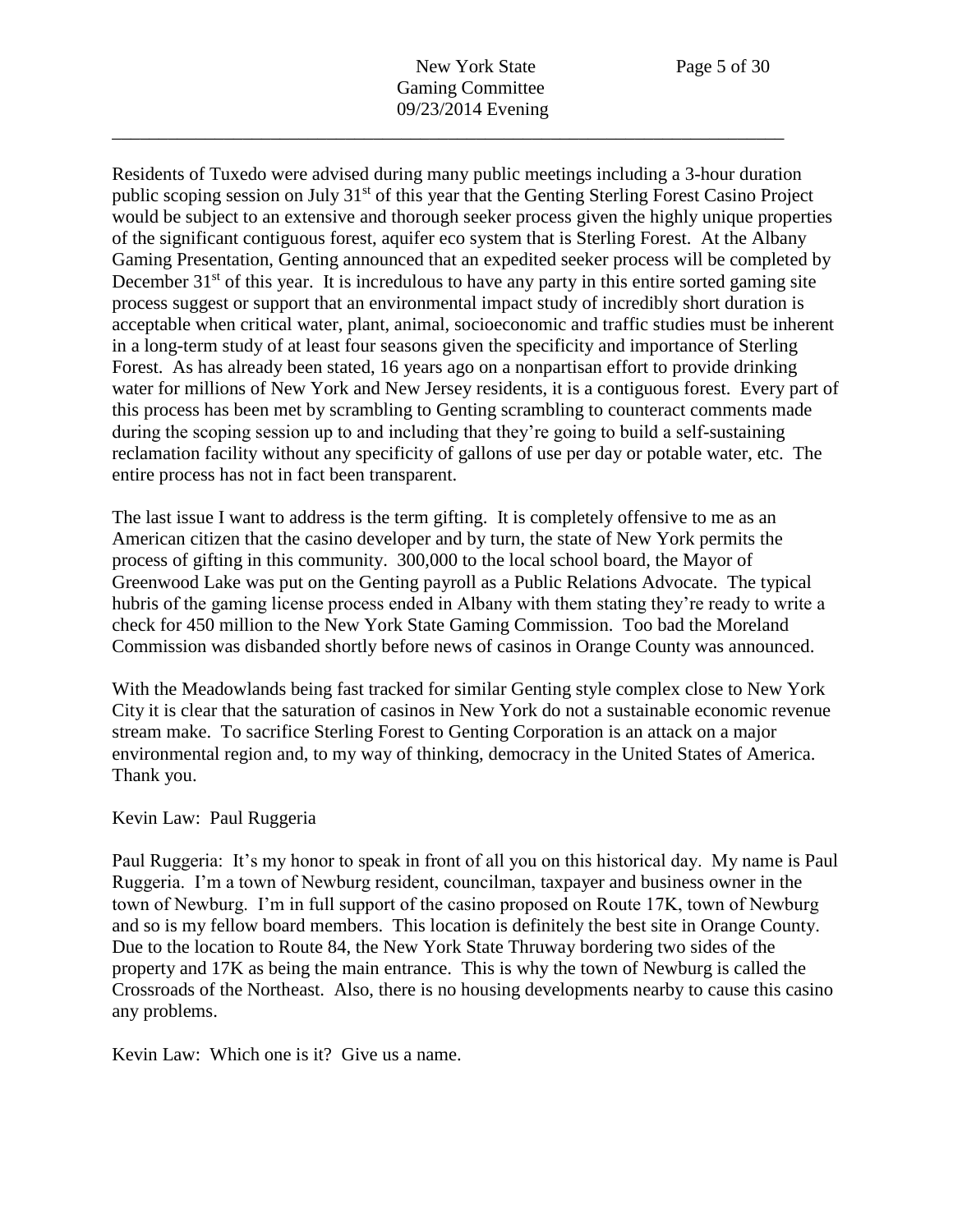Paul Ruggeria: This is Hudson Valley, Saratoga sorry. This location, the combined Newburg large city school tax, Wallkill school tax, Valley Central school tax and Marlboro Central school tax has risen 63.2% since 1999. The town of Newburg is very unique there. We have 4 school districts in one town basically. By placing a casino in the town of Newburg, this would alleviate the school taxes in all four school districts. Saratoga Gaming will be giving 10 million a year to the Newburg school district. The Marlboro school district, the Wallkill school district and the Valley Central school district will each be given 125,000 per year. I feel this is a huge to all taxpayers in the town of Newburg.

The other locations in Orange County are only hitting one school district and those districts are rich compared to the Newburg school district. This year the Newburg school district received a grant to bring back their pre-K program that was eliminated 5 years ago because of lack of funds. This is a great thing, but the grant is only for five years. What will happen then? The funds that the Newburg school district will receive every year from Saratoga will definitely keep that needed program in place.

We also signed a historical joint agreement between the town of Newburg and the City of Newburg to give part of our host money to the City of Newburg for public safety only. This will allow the City of Newburg to place more police on the street in such a crime-ridden area. This is a win for the City of Newburg and the town since both our borders touch. Saratoga Gaming will also be giving funds to the City of Newburg for repairs to infrastructure which is desperately needed. I also worked for the City of Newburg for 24 years with the Public Works and the Traffic Division so I know how important this money is for the City of Newburg. Please look at these facts that I said when deciding location of where the casino will be placed. The town of Newburg, the school districts and the city of Newburg desperately need this boost. Thank you.

Kevin Law: Thank you Paul. Excuse me Paul, Paul, do you happen to know off hand what is the total school budget in Newburg?

Paul Ruggeria: I don't have that number off hand.

Kevin Law: Thank you. Steve Carrizo.

Steve Carrizo: Hello I'm Steve Carrizo. Thanks for your time tonight. Actually I'm here to talk about the Montgomery Project more which seems to have so much less resistance, so much less controversy. The area can really use the influx of money for sure. I mean we're in between Newburg, Middletown, Walton, all these towns that can definitely use jobs. I don't see traffic problems, 747 is empty most of the time going to Stewart Airport. So that's one of my main points tonight. And Genting is also offering to bring in lots of jobs, higher paying jobs, health insurance, etc. so I see this is the path of least resistance and that's my point tonight.

Kevin Law: Well thank you. And we welcome you straight and to the point. Thank you very much. Okay now we move to the other list of people who signed up today. Michael Sessman.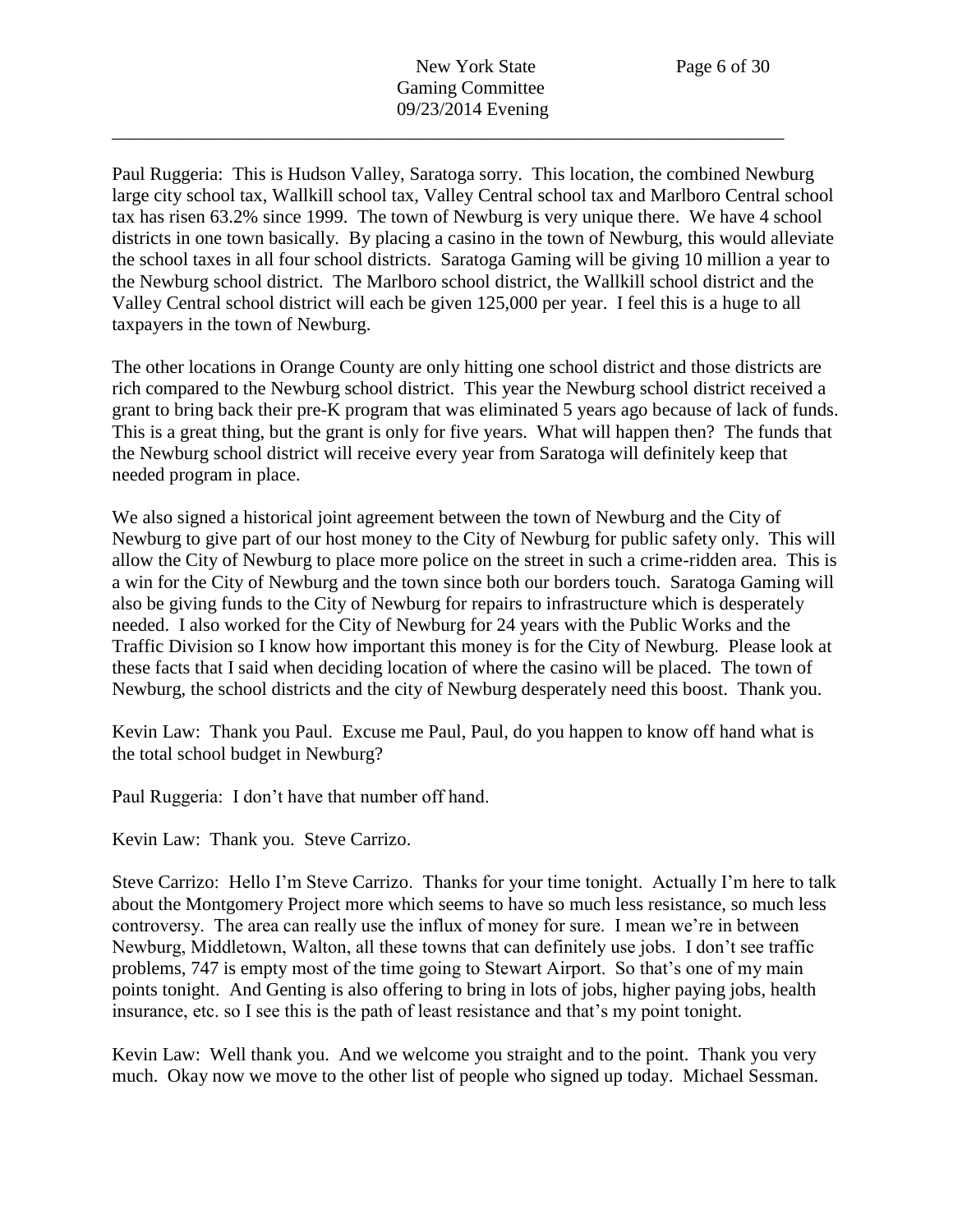Michael Sessman: Good evening gentleman and thank you for the opportunity to address you this evening. Just by way of brief background, I'm an attorney in the region, have been since 1985. I had the privilege in the last 6 months of bringing a lawsuit regarding the Tuxedo development on behalf of 18 plaintiffs which you've heard about and which I won't repeat. If you have any questions about that lawsuit, I'll obviously answer them.

I ran for County Executive of Orange County in 2001 and have been deeply involved in the politics of our region for many years. I started empowering centers in Ellenville 3 years ago, funded them myself so the people of Ellenville could have a place to go and congregate because the level of destituteness in that community is extraordinary. We did the same thing in Port Jervis recently because again government in our region has largely failed to meet the needs of people.

I've heard individuals get up here and speak about Orange County, and as I said, I ran for County Executive of our county and have a deep interest in the affairs of our county. But the realities of life are that there has been no political mandate given by the voters of our county for casinos in the county. I say that for this reason, when this matter came before the public in November of 2013 for a referendum, there was absolutely no discussion our county. None whatsoever. That one of the purposes of this referendum was to place casinos in Orange County. In fact, the local state officials said the opposite that the sole purpose for the inclusion of Orange County, and it is included in certain language was to facilitate the transfer of money to our county from casinos which it was conceded would be located outside of our county in Sullivan and perhaps Ulster County. That was the text of the discussion. That was the public debate. There was no public debate, none whatsoever about placing a casino in our county and no expectation that that would happen. In fact, in fact, our budget was always viewed for years and years as highly favorable. It would point out this morning we're the second fastest growing county in the state for 20 years. Now I represented the NAACP 27 years in the Yonkers Litigation. I had an office in Newburg. I was Chairman of the Newburg Community Action Committee which is the antipoverty agency in the City of Newburg and I have a deep commitment to urban issues as my career shows. Newburg needs a significant program of economic development which does not depend on the introduction into that community of additional pathology. The problem with casino gambling, as we all know, is it's a matter of last resort. Sullivan County has made a choice over the last 20 years or 30 years to advocate for casino gambling because they have no other way to proceed. The City of Newburg is contiguous to West Point, to a major airport. There are numerous economic opportunities in the City of Newburg. We've had failed political leadership in our county for 40 years with no emphasis on the redevelopment of the City of Newburg. And therefore you have a Mayor and you have others who come and say the only way forward for Newburg is a casino. Nonsense. The way forward for Newburg is a jobs program which rebuilds the 560 crumbling buildings in the city and that can be done and should be done with state support. So the notion of what we need to do in Newburg is have a casino which will solve all the problems of that community is fallacious in my view.

On the other hand, Sullivan County and Ulster County clearly have infrastructure which is created for destination resorts and on the table now are such resorts are the Nevele in my view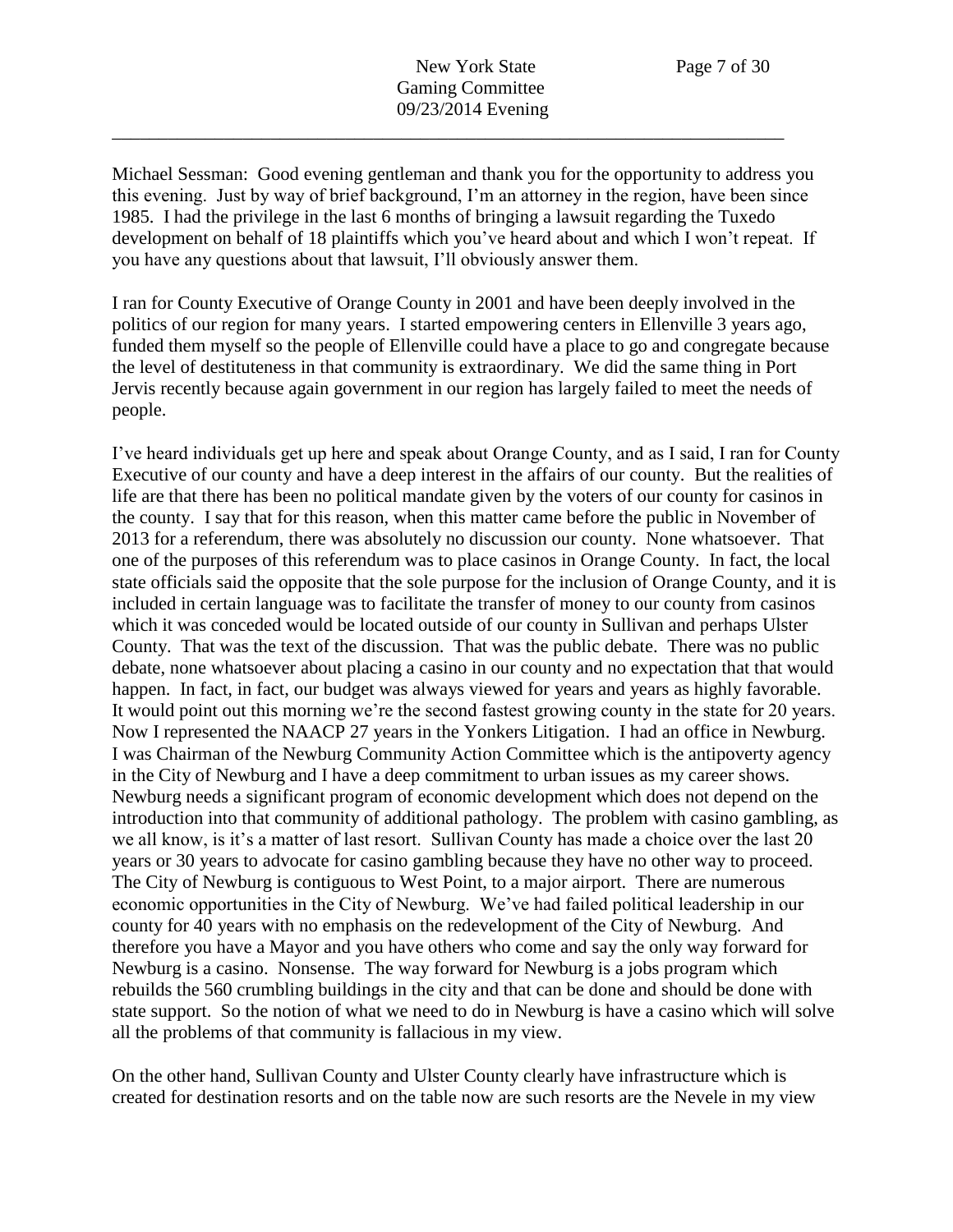and the Concord which I believe are the two principle projects which you should support. You should support them because it's true to the legislative history, it's true to the referendum that was passed, it's necessary in this case to view this regionally. There may be many people in the county disappointed that I don't support a casino somewhere in the county, but I know that if you put a casino somewhere in Orange County, it will act as an absolute block to the successful operation, financing development of a casino beyond our county. And we cannot afford that block if we view this regionally. If we view this regionally, we must sacrifice if that be necessary for Orange County. We have many other ways of developing our county because it has the arterials that it has. Because we have Woodbury Common. Because we have West Point. Because we have Newburg Waterfront. We have many other ways of proceeding. These other counties do not. This is truly their last fair chance. Thank you.

Kevin Law: Thank you. Next is Michael Durso. Michael. Keith Garley.

Keith Garley: Hello my name is Keith Garley. I'm not a lifetime resident of Orange County. I came here in 1959 and I started kindergarten in Greenwood Lake. Almost. I had the privilege of working in Sterling Forest when it was a garden center ski area. It was a family oriented place, it was a beautiful place, my mother worked there. Genting is offering to bring that gardens back. We had royalty from Europe to visit that garden site that's how beautiful it was. I don't think anybody on either side of this room could state that that would be a negative thing to happen to that area. This is not just about a gambling casino. This happens to be about fixing something that needs to be fixed. The town of Tuxedo is in financial distress, they need this revenue. Greenwood Lake needs this revenue. Some people here think that \$50 thousand is not a good starting salary. I think they ought to take their head out of the sand and visit reality because I have 20 year olds still living at home looking for work. I have 4 children, 2 of them had to move out of the area. Now I'm a retired Police Officer New York City, my esteem colleague from Sullivan County had a 10-point list, I have a 5-point list: Number 1 is location. Number 2 and 3 are location, location. That is a great business motto and that's how you start a business. Number 4 is the ability to operate with profit. Number 5 is to be able to last and exist. We don't want another Atlantic City casino that's only here 2 years. Just look at that map. We're talking about traffic. Northern New Jersey, Westchester, New York City and Long Island. What is the closest point? Its right there, Sterling Forest. You alleviate the traffic by getting it off the highway not continue it all the way up to Sullivan County. I feel very bad for Sullivan County. I think they ought to get one of the casinos but I don't think you should put all your eggs in one basket. This is something new. I think Southern New York, Southern Orange County should have one and the Catskills should have one. Let's face it, this is something that we've never done before. If you go ahead and put both casinos in a distanced area from New York City in bad weather, how are the customers going to get there? The roads are treacherous enough. They're going to be using this corridor to get there. All the emergency service for accidents are going to not be paid for. All these communities, all the way to Sullivan County, every time there's an accident we have to respond to it. Who's going to pay for that? Some of this money has to be filtered into the Southern part of Orange County.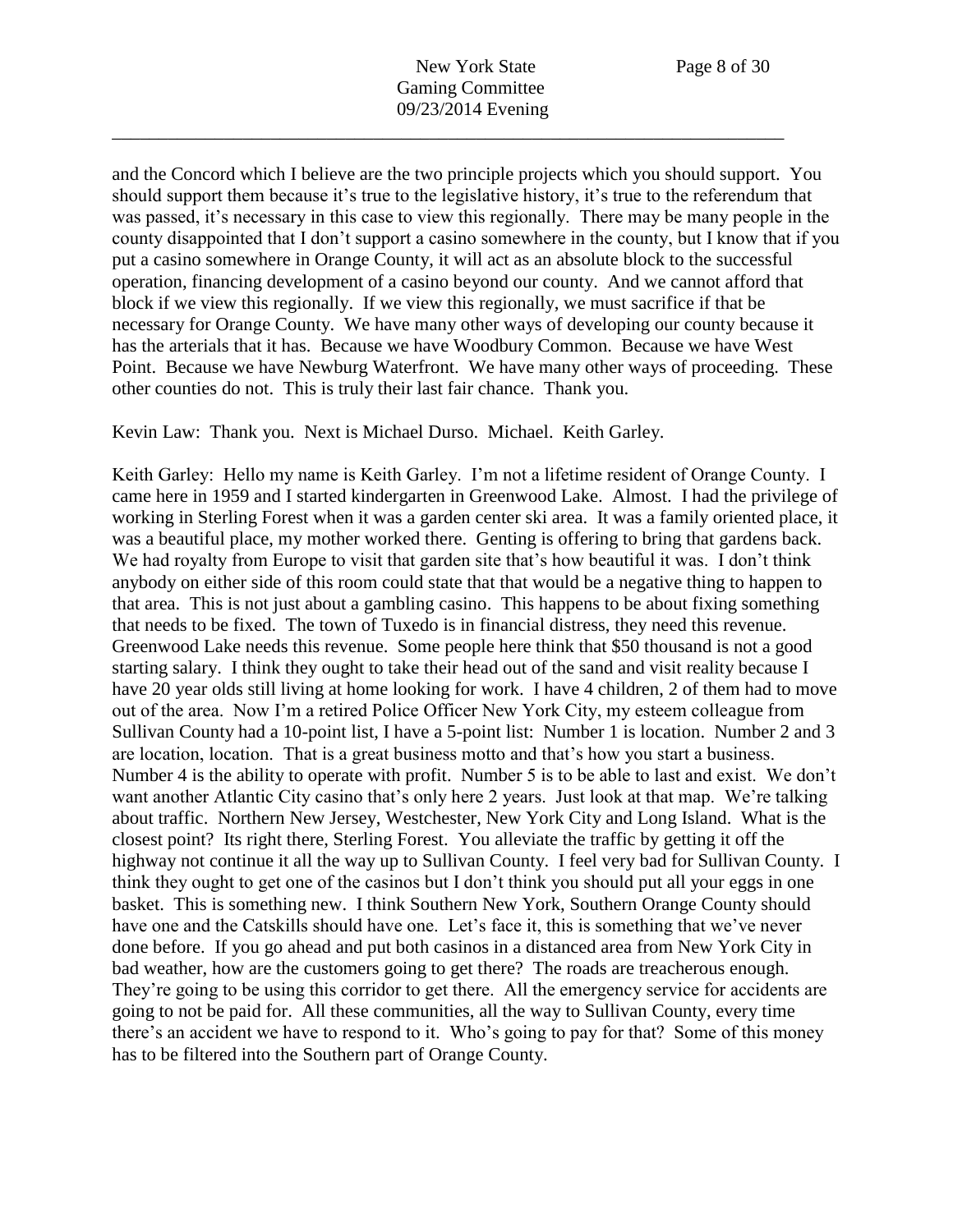I've been a Ford employee, I've worked all over. Thank God I passed the test and I have a nice pension now. I operate a marina in Greenwood Lake. We need this exit. We're waiting 30 years next year for this exit. Our governor Mario Cuomo signed it in '85. We have not had that exit yet. There's no funding. We have the opportunity for that exit. It's far beyond Tuxedo's Parks locked gates. Their community that they lock themselves away in. There's other communities around that need this help. Surrounding towns they take our school taxes, we have nothing to say about it. We're the majority in the high school. I strongly urge you to consider the Sterling Forest area. The Genting people have responded to every opposition and tried to help. They call it buying. They're trying to help, they're good neighbors. And I strongly ask you to consider this location for those main reasons, financially and the location, and the ability to stay open and not close in 2 years. Thank you very much.

Kevin Law: Bernie Faith.

Bernie Faith: I want to thank you for the day off today. But anyway, Keith has said a lot of the things which I feel. I own a small business in Greenwood Lake. I don't have a war story about my parents in Orange County or Sullivan County or whatever like that, it's not where I was brought up but I've had a business in Greenwood Lake for the past 10 years. In Greenwood Lake we can use the casinos, we can use the dollars from it. I have at least 2 people a day coming into my business looking for work, people that want to work. They're not looking for million dollar jobs. They're not looking for, all they want to do is take care of their family or take care of themselves. I hire as many people as I can and try to work it out cause I do feel for my community and I love it for the time that I've been there. And if feel that the Genting Group is different to what other people believe are trying to do the right thing and the reason why I feel it should be in Tuxedo is the Newburg and other places are saying, "Well our sewers are broken." Greenwood Lake doesn't even have a sewer. It's all about education. Greenwood Lake doesn't even have a high school. We've got to send them down to Tuxedo and a portion of my property taxes goes to pay to run the Tuxedo High School. And Greenwood Lake has more kids in that school than Tuxedo does. And as far as the people from Tuxedo Park, God bless them, they don't have to worry about the same things we have to worry about. I wasn't saying anything when you were up here okay.

Kevin Law: Whoa. I'm not going to get into your time. Folks we've gone through 250 speakers, I'm not going to lose control of the meeting now. We've asked you to treat each other with respect. We're listening to everybody and everybody's getting a chance. We're hearing both sides. Let the gentleman finish.

Bernie Faith: Thank you I appreciate that. So it is needed in that area. It will help out and as Keith said, we need staying power. I don't know what goes on in Sullivan County. I don't know why its taken 40 years for them to get things together or not get things together to wait upon a casino to get there. I don't have that expertise, you gentleman have it, but if any casino in any of this area is going to succeed it's going to be in that location because it is very accessible to everybody. Sullivan County is at least another hour away from where Tuxedo is and Tuxedo is right on the border. It can compete. What Genting wants to put there will compete with the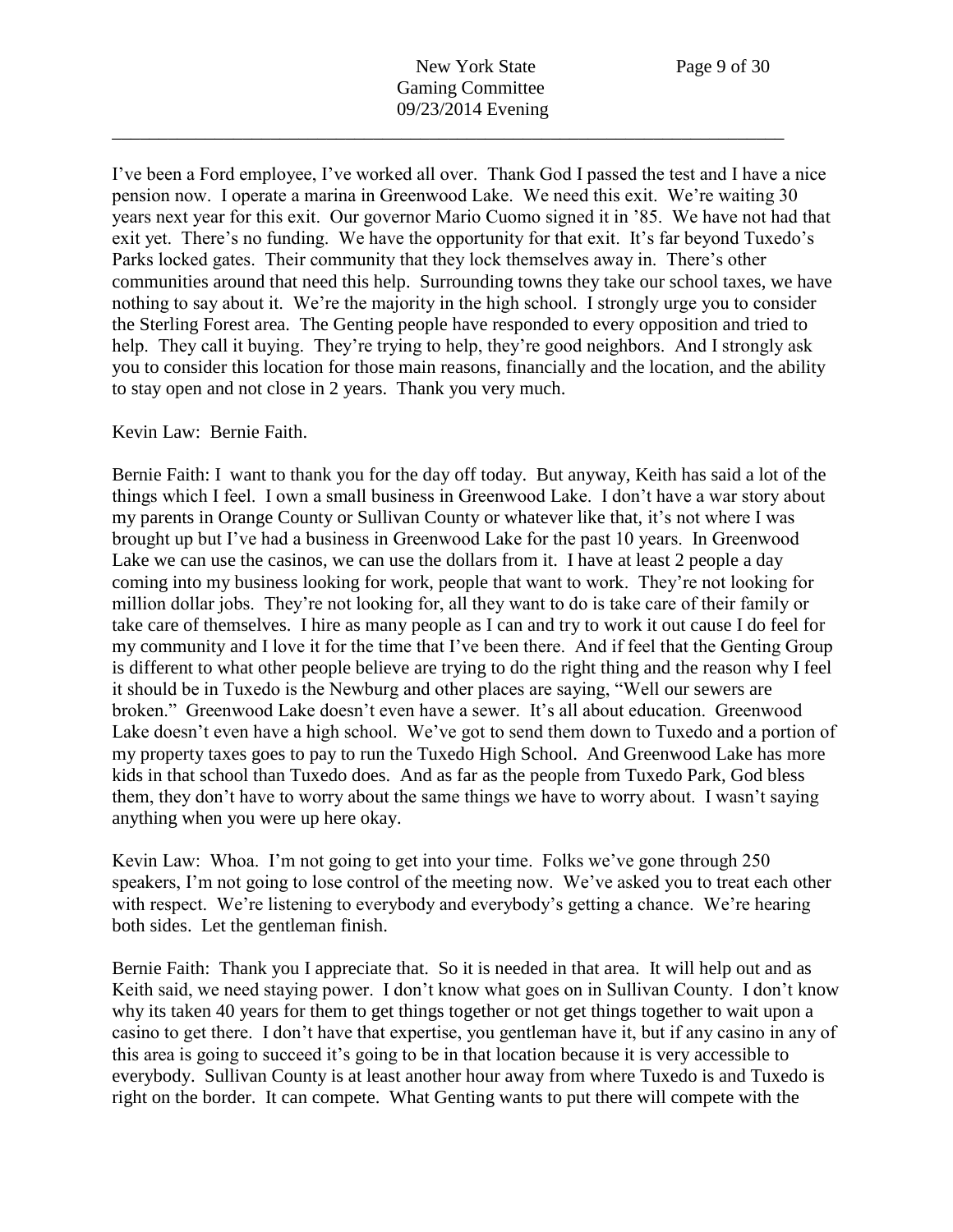Meadowlands. It will compete with New York City because it's not just a casino, it's a resort. We're rebuilding the Sterling Forest. They're going to redo the ski area. They're going to continue to do with Renaissance Fair and keep the hours more going there. I think it's a nobrainer but you know, and I would hope that you're not going to take the threats from some people about lawsuits and so forth to defer you from making the right decision. My feeling the right decision is the Sterling Forest Resort. Thank you very much for your time.

## Kevin Law: Latasha Cotton.

Latasha Cotton: Good evening I'm going to split my time with Chief Vater. I don't know where he is at this moment. Chief Vater. You guys said you didn't want to hear the same rhetoric over and over right. So I'm gonna say this to you. I am one of the strongest grassroots economic development, community development and youth development advocates in the City of Newburg. I'm tired of hustling for the children to have something. I'm taking from Peter to pay Paul. I mean I'm grabbing from air, I'm breathing on fumes. Our children could really use the \$10 million. I mean I've done everything from movies to parades in the City of Newburg. This thing that we're looking for to come to the City of Newburg is a stronger movement. Myself and one of the George Garrison, which is a part of the Department of Public Works, we're combining mentals right now to try to figure out a way to fix the structure of the City of Newburg. Because if you ride through, it's like being at Great Adventures. So we need \$1.3 million for the infrastructure. We need that. If you guys have seen anything, the news or anything, we need that money in the City of Newburg. Not only that but the market place is a flat surface. You don't have to do anything but build, meaning that it would go up a lot quicker. You understand. So I'm for Newburg united. I'm for this casino at this place because it is very vital right now in the City of Newburg for us to have these things available. You guys have no idea. I am so tired of hustling so that those children can have something. I'm tired of hustling so that the streets can remain just safe. I'm tired of being neighborhood patrol. I'm not the police. You know what I'm saying, but I'm neighborhood patrol. I'm out there fighting with little kids. I'm out there fighting with grownups who are fighting grownups who have guns. I don't carry a gun, but I'm not scary. Do you understand what I'm saying to you guys? We actually really need. There was a 75% hit on us guys. It has taken everybody down. We actually need you.

Kevin Law: Chief you've got the remainder of 2 minutes.

Chief Vater: Good evening gentleman. Thank you for hearing me. My name is Michael Vater and I'm the Fire Chief and Director of Emergency Management for the city of Newburg. I'm also the Chairman of the Newburg Community Land Bank and speaking to you in support of the Hudson Valley Casino and Resort. Newburg is at the crossroads both figuratively and literally. Newburg is called the crossroads of the Northeast in terms of transportation and access, yet the City of Newburg is at the crossroads of its survival. The City of Newburg alone has a population that is nearly half that of Sullivan County and almost 28% of the cities population lives at or below the poverty line as compared to 17% in all of Sullivan County.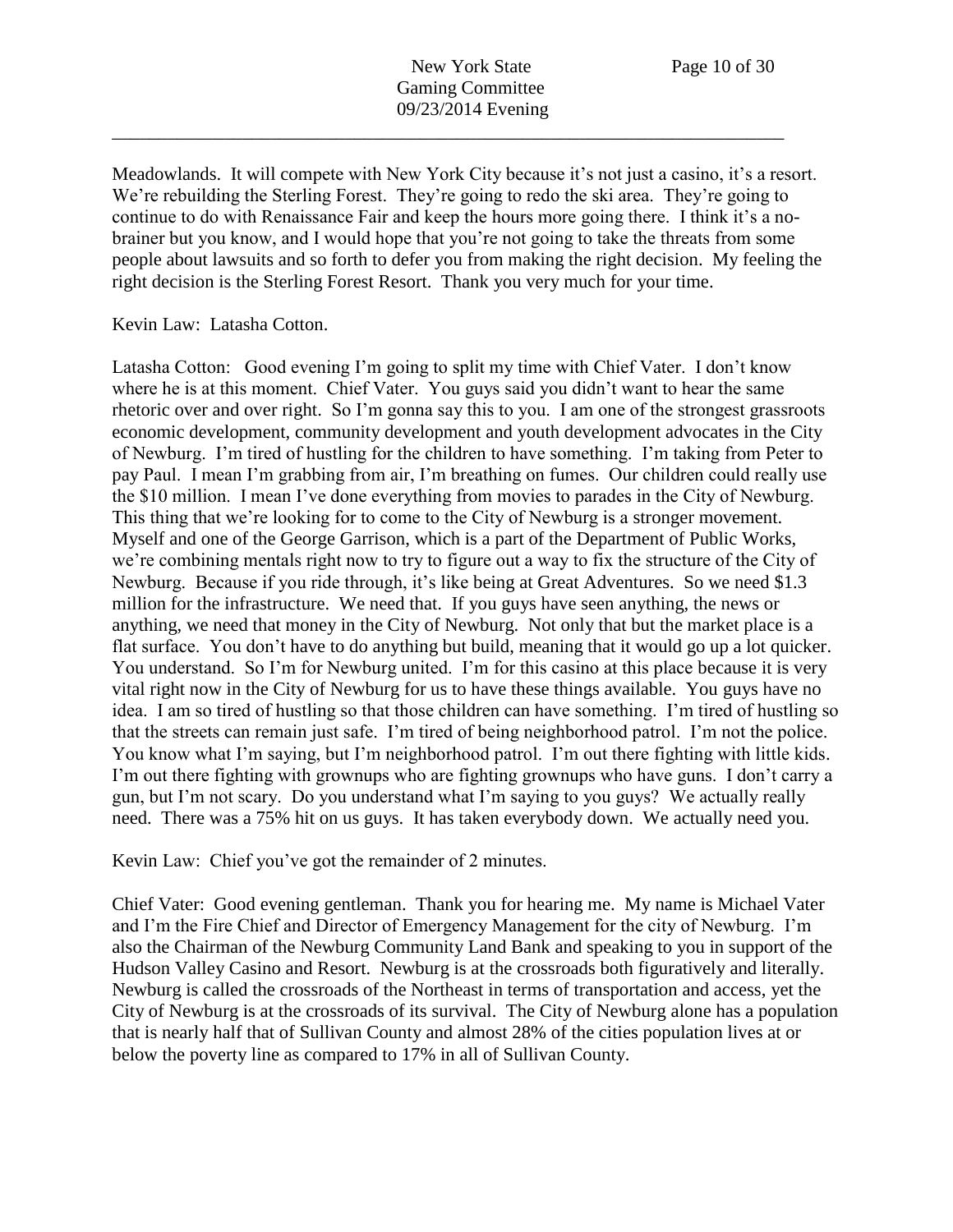Accordingly there is nearly the same number of poverty-stricken individuals alone in the City of Newburg as there are in Sullivan County. Expressed in another way, there are 2,368 people in poverty in the City of Newburg, compared to 13 people per square mile in the county of Sullivan. If one of the guiding tenants of siting a casino's impact on distressed communities, I argue that the Newburg area casino would have the greatest impact of all the proposed sites. Next there is the question of smart growth. The City of Newburg in conjunction with the town of Newburg as more than enough infrastructure capacity to handle the needs of the Hudson Valley Resort and Casino. If part of the siting equation includes smart growth, then Newburg is their place. It's the only site near any of the urban centers of the Hudson Valley.

As noted earlier, I'm the Chair of the Newburg Land Bank. Our mission is to put 600 buildings back on the tax rolls. This project will help us create the waters to warehouse link going from the Newburg Ferry to the warehouses in Montgomery.

And then lastly, I'd like to talk about emergency services. That's the one that nobody wants to talk about. In the Newburg area there are more staffed career professional firefighters and police offices than any place in the valley. Thank you.

Kevin Law: Thank you. Jacob Matthews.

Jacob Matthews: Good evening. First I'd like to say this is the most amazing t-shirt contest I have ever been to in my life. It's really impressive. I want to thank Mr. Francis and Chairman Law and Mr. Glazer and Mr. Thompson, who I believe is not here now, for their volunteer work on this Board. You have a grave responsibility to the people of the State of New York and you deserve a pat on the back for taking up this effort. I'll try to be brief.

My name is Jacob Matthews, I live at 87 Pine Road in Tuxedo Park, New York. I'm speaking as a concerned resident. I'm not affiliated with any particular group and I'm speaking in complete and total opposition to the proposed Genting Resort in Tuxedo and in Sterling Forest. This resort is completely out of character with the area. I'm pretty much a life-long resident of Tuxedo. I was born on Warwick, New York. My family is from the area and aside from begin in Boston and New York City for over 14 years, I'm back in Tuxedo to raise a family. I moved to Tuxedo because it's quiet, it's wooded, I love the outdoors and it should remain that way. That's what it was intended for. So in November I voted, no, to casinos because I think they're a complete drain on society. I do not believe they contribute anything meaningful to the development of our people or to our nation. That's my person view on it.

As far as locating a casino, Tuxedo is the wrong place for both economic and environmental reasons. I believe the Board here has an ethical responsibility. The Siting Board has an ethical responsibility to place the casinos where there is the greatest economic need for individuals living in those communities. That should be based on income analysis and unemployment numbers. The problems Tuxedo has are nothing compared to the problems you have in the other communities north of Tuxedo. That is the Catskills and the cities of Orange County. Tuxedo's problems are nothing. I'm a life-long resident there, I have my finger on the pulse of things and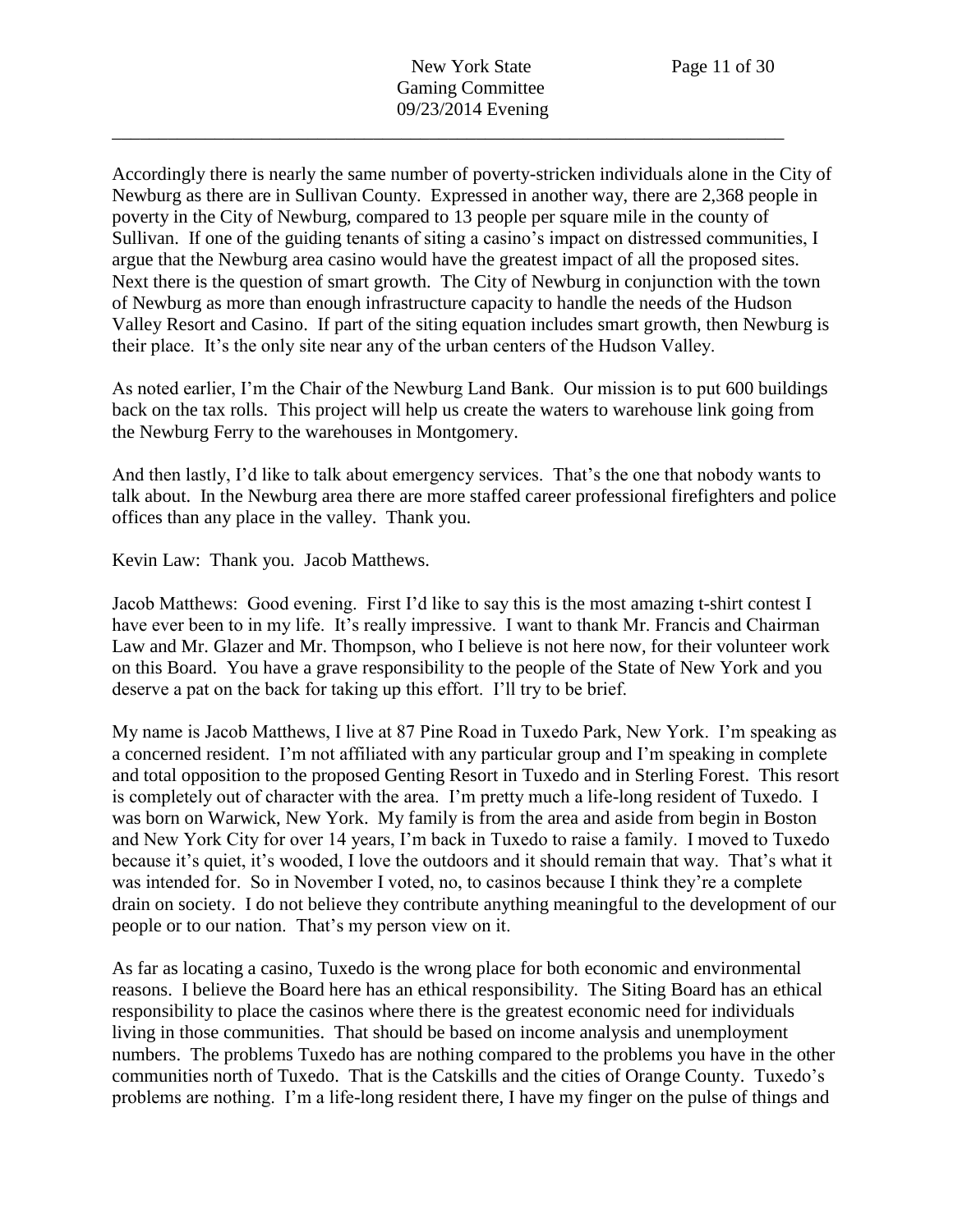New York State Page 12 of 30 Gaming Committee 09/23/2014 Evening

\_\_\_\_\_\_\_\_\_\_\_\_\_\_\_\_\_\_\_\_\_\_\_\_\_\_\_\_\_\_\_\_\_\_\_\_\_\_\_\_\_\_\_\_\_\_\_\_\_\_\_\_\_\_\_\_\_\_\_\_\_\_\_\_\_\_\_\_\_\_\_\_

it's a joke compared to what's going on elsewhere. Other areas really need this if there is any use for casinos, it could be a shot in the arm for those places. Jobs, Tuxedo has close access to Rocklin, Bergen and Westchester for jobs. Tuxedo residents have many more job opportunities within a close drive, 20 to 30 minute commute. We're closer to Rocklin, Westchester, Bergen County and a relatively short commute by both bus and train to Manhattan giving us an opportunity at jobs at corporate headquarters in thousands of bustling small and midsize companies. Sullivan County residents do not have access to this job market. Community need, economically areas such as Sullivan and Newburg need the jobs much more than we do. Tuxedo and Sterling Forest and Harriman State Park are a greenbelt, the Hudson Highlands. This is a heritage area. Disturbing it for a casino is wrong and would be an injustice to residents of our state into future generations. Harriman State Park and Sterling Forest form an important greenbelt, to the north it's developed, to the south it's developed. The draw of their parks is their serene and bucolic wild elements which will surely be lost if we allow a casino there. Drinking water in the Hudson Highlands, this is the water for the Ramapo River Basin. It's a watershed and drinking supply for millions of people downstream. Developing puts that at risk forever. You cannot mitigate the impacts on water considering that Sterling Forest and parts of Tuxedo is where a lot of this water originates.

Environmental and local resident opposition – there are multiple well-funded groups that oppose this project. Though I'm not a formal member of any opposition group, I do support their oppositions and will actively back their opposition for this project moving forward. I support the Palisades Interstate Park and their decision to refuse access through 106. Tuxedo town government, the town board was not a unanimous decision, there was a descending vote on the town board. Tuxedo Park, Village of Tuxedo Park was not a unanimous decision, 2 votes against. Tuxedo town government officials have acknowledged that in a request for written feedback regarding the casino proposal prior to voting to sending a letter in support of Genting, townspeople wrote e-mails 2 to 1 against sending the letter of support. Opposition in Tuxedo is strong and more opposition will continue to grow and develop if the proposed casino continues to be pursued. I thank you for hearing my comments and I thank you for your service to the people of New York.

Kevin Law: Thank you. Martin Lavenhar.

Martin Lavenhar: You're gonna love this cause it's going to be short. My name is Martin Lavenhar.

Kevin Law: Sorry about that, sorry I screwed up your name.

Martin Lavenhar: Pardon?

Kevin Law: I said I'm sorry I messed up your last name.

Martin Lavenhar: Everybody does. We've been, my wife and I have been Tuxedo residents for 35 years. I want to address the community support portion of your criteria for your decision of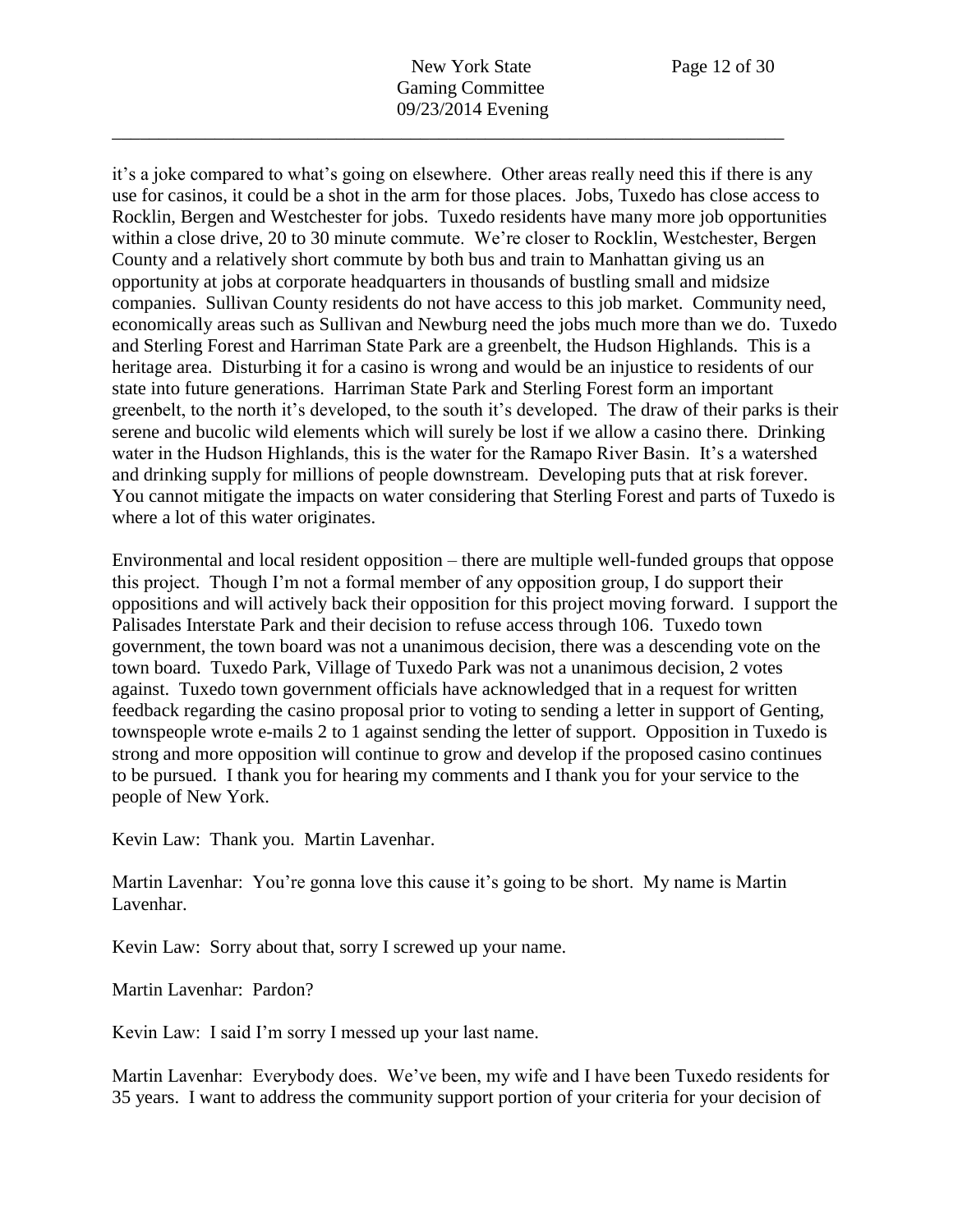where to place a casino in the New York metropolitan area. Greeting Tuxedo on the community acceptance 20% of your decision, we would have to give ourselves a grade of half. There's an increasing dissention in the town as evidenced in the number of signatures on recent petitions and increasing numbers of yellow shirts that you've seen at the hearings you've held. And I might add that none of the yellow shirts are hired guns. I voted for the Upstate New York Gaming and Economic Development Act. I believe that the trade off of the negative side of gambling revenue would be offset by the stated recovery of the disadvantaged New York State communities. I thought the operative words were upstate and Economic. And believed Governor Cuomo when he said, "Our focus has been to bring jobs and boost local economies in Upstate New York where decades of decline has taken their toll on our communities." Tuxedo, aside from being only almost upstate, has not suffered that toll. It is not distressed community, nor is it a town in dire need of revitalization. Tuxedo is not by any stretch of the imagination a down and out municipality. Yes there are those who would like to see casino generated revenue fill the town budget gap and to stabilize the school district financing, but that does not mean Tuxedo needs CPR like many Upstate communities do. To place the Genting Casino in Tuxedo would scrap the stated purpose of the Act, which is, as I understand it, is to revitalize the Catskills. To bring back tourism to a beautiful yet disheartened part of New York State. A casino in Tuxedo would act as a cannibal to the Catskill Renaissance and then in 7 years when the inevitable new world class New York City casinos come on line, Tuxedo and Orange County tax advantages would disappear. Sterling Forest State Park might be left at that point with a Letchworth Village sized parking lot as their neighbor. Do the right thing, put the casinos in the Catskills. Thank you.

Kevin Law: We now go back to the pre-registered list. Elaine Fetig

Elaine Fetig: Good evening. My name is Elaine Fetig and I am the co-chair of the Sullivan County Visitors Association and a director of the Roscoe Rocklin Chamber Board. I'd like to thank you for the opportunity to speak to you at this time when you're making such an important decision on where to site these casinos in New York State.

During this long day, you've heard a great deal about why the casinos should be placed in Sullivan County to help with our economic issues and also about how we've been working on this for a long time and how we are ready and able to go. I'd like to now tell you some other reasons that you should pick Sullivan County as the perfect choice for siting a casino or two and I'd like to do that by telling you about a story that happened in the county 3 years ago.

The town I come from, Roscoe, is a small town and when I say small I mean 600 people and an average graduating class from high school of 12 people. That is small. We also, though, besides the people have beautiful mountains, clean air and we have the world famous…

Kevin Law: Where is Roscoe?

Elaine Fetig: Roscoe is at the western point of Sullivan County.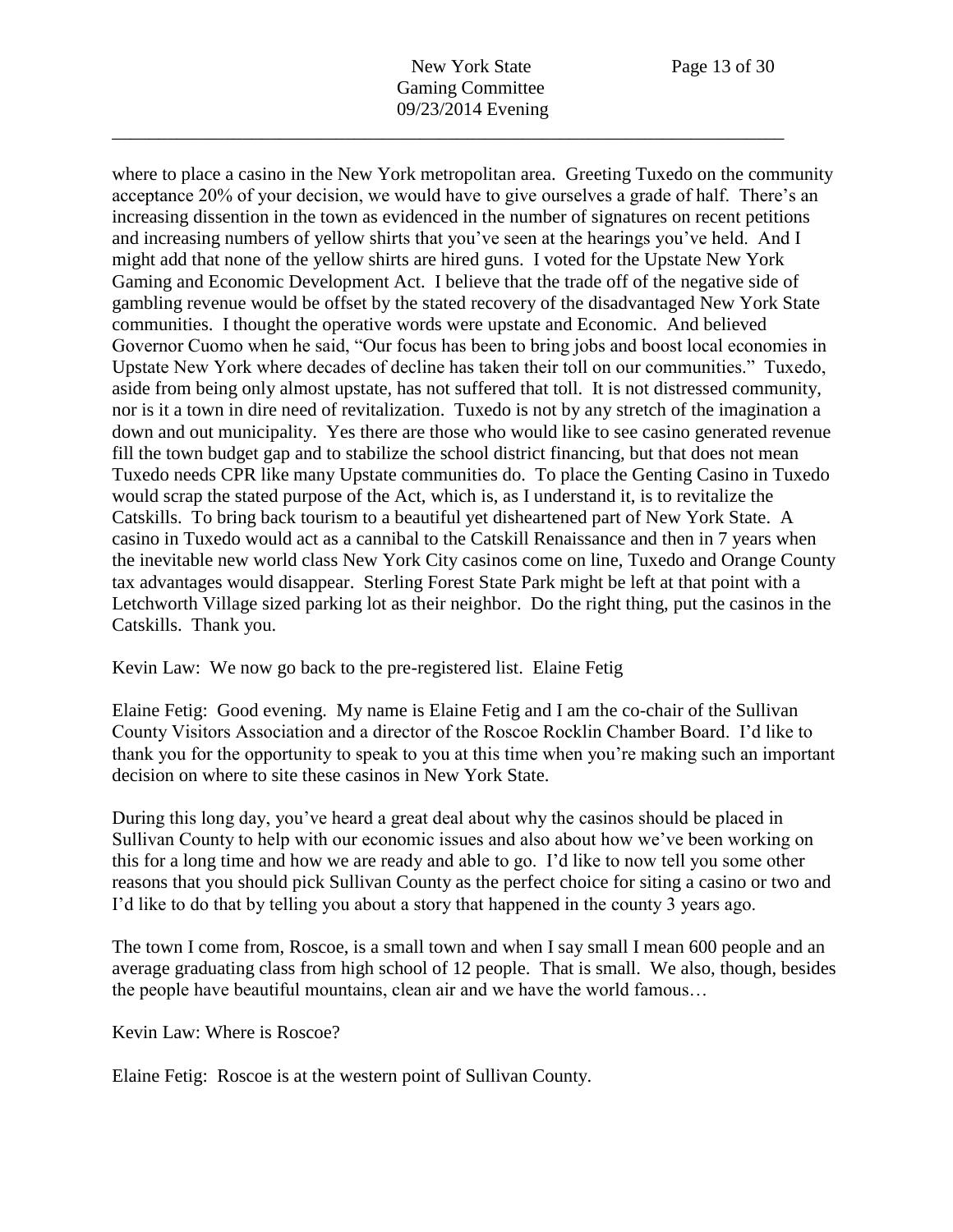Kevin Law: Oh the very northwest.

Elaine Fetig: Yep northwest. We also have the world famous Beaverkill and Willowemoc Rivers and we've been known as Trout Town USA for decades. In the year 2011 one of our residents heard about a contest that was being held by the World Fishing Network to decide the ultimate fishing town in the US. And the way to decide that was by opening it up to votes from people all over the United States. Go online and vote on who might become the ultimate fishing town. We decided to go into it. We became part of the test by people going in and putting us on the listing and then we started to vote and we voted against places like Montauk Point, San Diego, the Keys, places that were so much not in the same situation as we were that it almost seemed like we could never do it. In the end, after a month and a half of voting, we won by 30 points, a town of 600 people got 267,434 votes. You might ask me why I'm telling you this, what does this have to do with casinos? I think what it has to do with, when you understand how that happened, you can understand how that will help the casinos happen. People from all over the county got on their computers four times a day, sometimes in the middle of the night to help Roscoe vote for the ultimate fishing town. They weren't part of the town but they were part of the county, and therefore they felt it was something that they could take great pride in also. They told their family and friends to get on board and vote also, and in the last day or so of the contest, we lost our electricity, which is a big deal when you're down to the wire on something like this and people picked up their laptops and went to people who had electricity or generators. And again, you may say, "Why is she talking about this?" And the reason that I am is that can-do attitude that helped our little town win the Ultimate Fishing Town and money that helped us do things is the same kind of can-do attitude that will help Sullivan County. We are ready. We've been ready for a long time. We are anxious, our population has voted that they want to have this and that same can-do attitude that won the Ultimate Fishing Town hopefully will win the casinos but certainly will help them move forward.

And also, we have this wonderful natural beauty. So not only will you be placing these facilities in locations that people come to gamble in, but they'll be coming also to do a lot of the nature things. So one side attracts the others. The casinos attract people who are for gambling, and the nature attracts people for the beautiful things that can be done and also includes them in the gambling.

So as you make your difficult decision, please be reminded that placing these casinos within an area of beauty of its own will bring people to not only gamble but to share in all the other wonderful amenities and merits of Sullivan County and that's a win-win to all of us. Thank you.

Kevin Law: Thanks Elaine.

Elaine Fetig: No problem.

Kevin Law: Dan Johnson. Here comes the blue.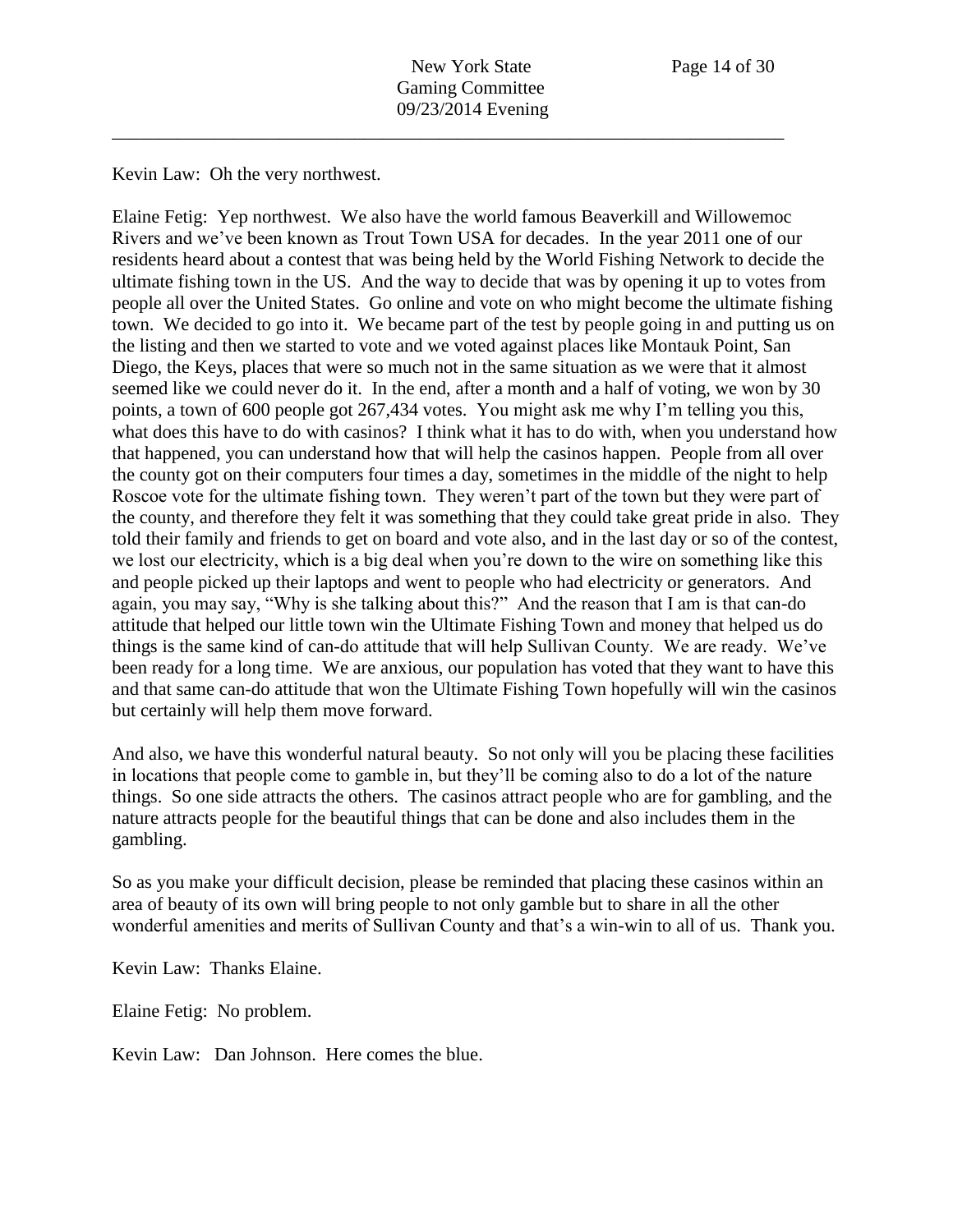Dan Johnson: I'm the blue shirt today. Good evening my name is Danny Johnson. I come to you in unequivocal support for the Nevele Casino Resort and Spa project in Ellenville, New York. I am a town councilman in the town of Warsing. I'm a 56 year resident of the village of Ellenville. For my day job I am an Account Executive for HG Page Lumber Company here in Poughkeepsie, New York covering all of Ulster and Northern Dutchess County. I've been in this building materials business since I was 17 except for the 2 summers that I helped myself through school by working at the Falsie[sounds like] Hotel next to the Nevele as a bellhop. It was a very good experience. I've been fortunate enough to be relatively in the know regarding the Nevele Resort and Casino project since it's early inception. It's been an incredible, and at times miraculous journey. I started as a skeptic but was sold almost immediately. The genius of the Nevele project is simple and its fortuitous. There is to be no change in the footprint of the property. The total acreage of just over 500 acres, there is to be no increase in the square footage of the buildings on the site. There is no increase in the number of hotel rooms, and at the same time, there is no decrease in the incredible forever-wild component of this beautiful setting. We are the only project among any that I know that is going to repurpose 3 iconic Catskill resort buildings. That's recycling and it's environmentally friendly. While there are future huge plans for championship length golf course, as of now they're going to fix the great golf course that's already there. It's been dormant for 10 years. It was damaged by hurricane Irene and Lee but not destroyed. Also, fortuitous the village of Ellenville just completed a brand new \$35 million sewer plant renovation and it has lots of excess capacity and the tremendous village water supply is only half utilized and it's a 1/4 mile from the gate of the Nevele Hotel.

Our school buildings at one time supported 2500 students. We now have 1700 students at a brand new building. The Nevele project is the only planned casino that I know of proud enough to call itself what it is the Nevele. Not at the former site of blah, blah, blah or some other name. We as a town voted 2600 to 400 in favor of the casino amendment last fall. I heard the clever liberty guy this morning. I was watching it on the Internet with his top 10 reasons and I agree with about 7 <sup>1</sup>/<sub>2</sub> to 8 of them. He claimed Ulster County is in great shape due to our great decrease in the percentage of unemployment but this must have been every other town in Ulster County. There really is a 0% unemployment in New Paltz and Woodstock and some other areas in our county that are fortunate. We are stuck in the high teens, around 18% and there's no end in sight. The Nevele project, while it is in Ulster County is 28 miles from Kingston, Saugerties, Woodstock and 22 miles from New Paltz where the unemployment is low. The Nevele is only 2 miles from the Sullivan County line to the south and 6 miles to the Sullivan County line to the west. The Ellenville School District has students from Mamakating, Fallsburg, and the town of Neversink in our population. They are Sullivan County towns. Even better, or much, much worse, we have 60% of our students in federally assisted school lunch programs. That's the shape that our town is in. It's a sad place to be the head of that class.

So, all of these projects we've talked about tonight are in a race, competition to be just to be approved. To begin a process. Let me tell you the Nevele isn't just in a race to be approved, we're at the starting line, our feet are in the starting blocks and all you have to do is pull the trigger on the starting gun and we're building. We're not applying and approving. Our final environmental impact statement is done. We rezoned the property for casino gambling, casino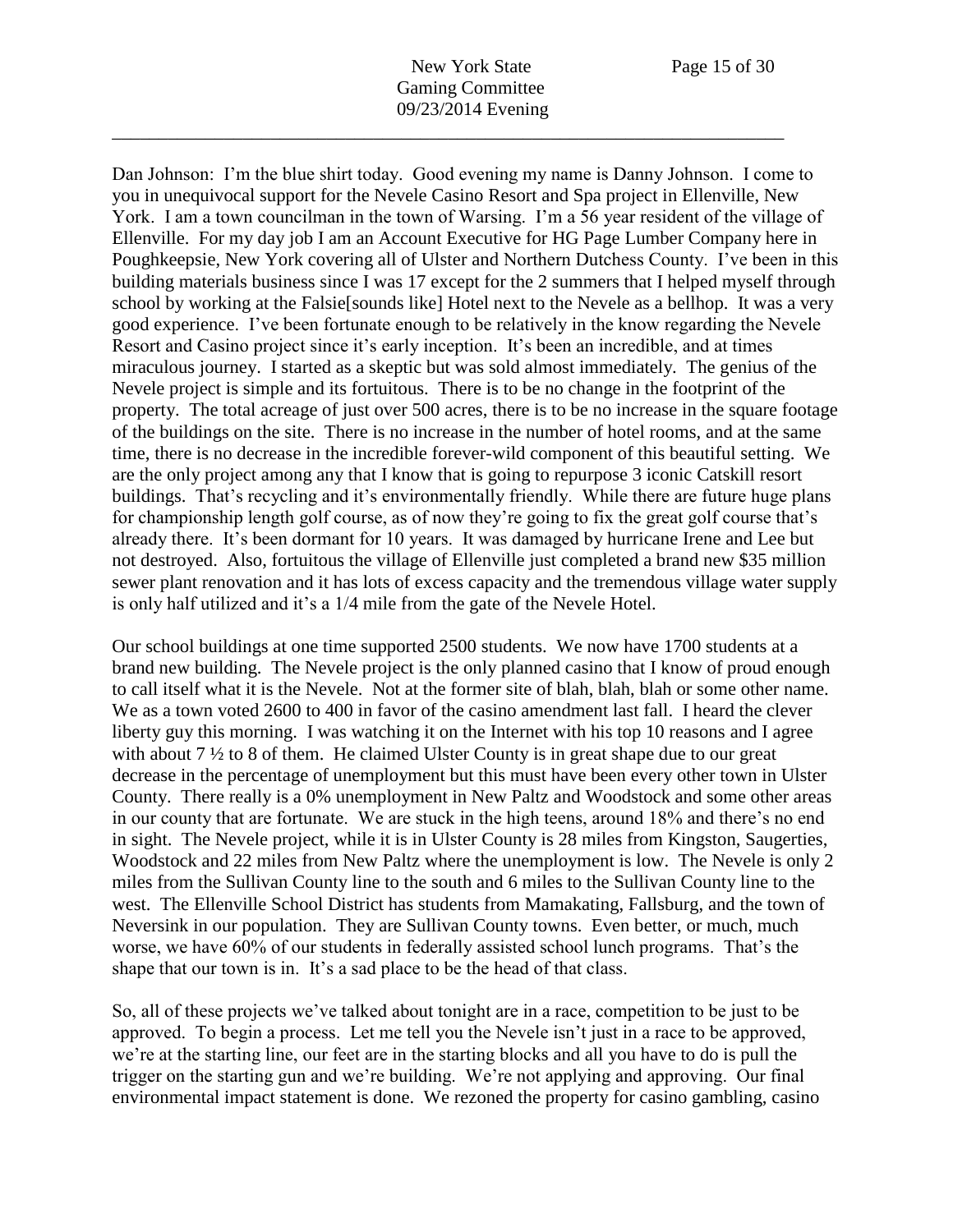resort. I guarantee you the Nevele will be the first one open and in operation. We need the intent and purpose of the referendum as passed in November to be followed and you will end unemployment in southern Ulster County.

\_\_\_\_\_\_\_\_\_\_\_\_\_\_\_\_\_\_\_\_\_\_\_\_\_\_\_\_\_\_\_\_\_\_\_\_\_\_\_\_\_\_\_\_\_\_\_\_\_\_\_\_\_\_\_\_\_\_\_\_\_\_\_\_\_\_\_\_\_\_\_\_

By the way a bookend casino in Monticello is just fine with us in Ulster County. You couldn't do a better job than that. And I ask you as a Board, I really respect that you've already spent 11 hours and you're giving us time to speak, but as a councilman I can relate to some long meetings and I assume you're not doing this for the big bucks. I'm sure it's not a résumé enhancer. I've read your information. You can, however, make a huge difference, do the right thing and have a huge impact on tens of thousands of the good people in our county and in Sullivan County. You can maximize a positive impact on the most people by doing this.

Kevin Law: Dan times up.

Dan Johnson: Thank you.

Kevin Law: Thank you very much. Edward Goddell. Edward Goddell.

Edward Goddell: Right here.

Kevin Law: Any relation?

Edward Goddell: No. Could I grab this in my hand so I can and I apologize I can't show these in both directions but as I take them down I'll face them backwards. My name is Ed Goddell and I'm the Executive Director of the New York New Jersey Trail Conference. The New York New Jersey Trail Conference recruits, trains and oversees more than 1000 volunteers annually who work in parks. We have 10,000 individual members and about 97 organizational members. We work in 175 different park units in Northern New Jersey and the Hudson River Valley in 22 counties. We're the official steward of over 2000 miles of trails. We contribute about 75,000 hours per year of volunteer labor. We built the first section of the Appalachian Trail, we still maintain it. We built the other long distance trails in New York, the Long Path and the Highlands Trail, and we hold a conservation easement of 1400-acre conservation easement immediately adjacent to and will share a boundary with the Genting proposal.

I'm just saying this to say that I know trails. I know outdoor recreation. I know what that economy is like. And I should also say that I am only speaking about the 3 downstate Orange County casinos, that would be in Woodbury, Tuxedo and Blooming Grove.

Kevin Law: Could you move that closer to us?

Edward Goddell: This?

Kevin Law: Yes. Thank you.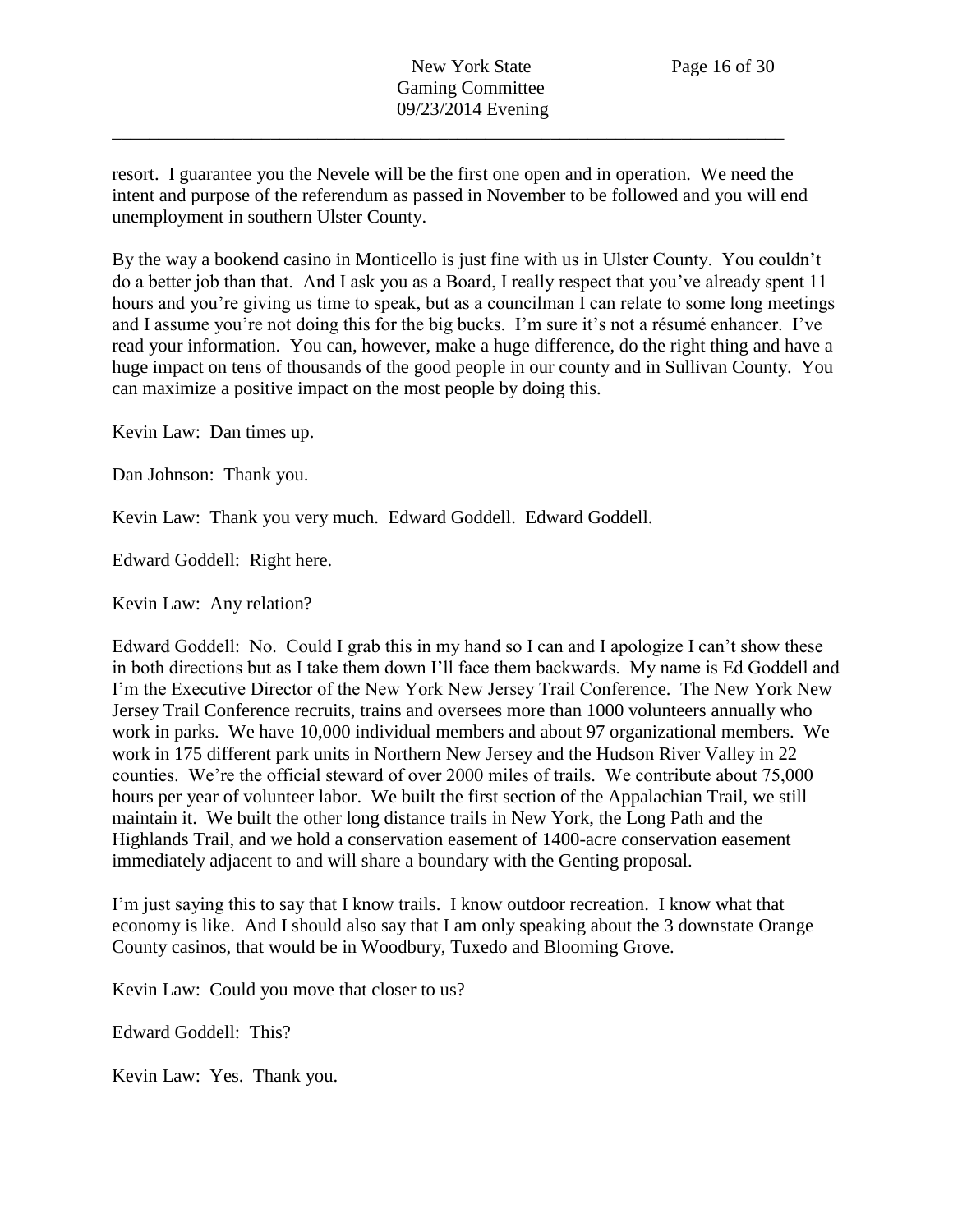Edward Goddell: Oops I'm out of cord here. Okay. So the 3 casinos I'm discussing are Tuxedo here, Woodbury here and Blooming Grove and really my analysis is mostly on these two but I do have a few little problems with that one as well.

The main thing that you can see is the greenbelt around New York City that serves over 22 million people and has been stitched together over the last 100 years and does a lot of things besides outdoor recreation in terms of water and so forth. These 2 casinos in particular are in it or immediately adjacent to it.

Kevin Law: That's Sterling Forest and Caesars?

Edward Goddell: Sterling Forest and Caesars in Woodbury yes. So, I'm here to say that the Gaming Economic Development will cannibalize the Outdoor Recreation Economic Development. And I should establish first, that economic development, excuse me, could you help me? Probably not. That the Outdoor Recreation Economy is actually huge. It's a sleeping giant. It's \$646 billion nationwide and here in New York it accounts for over \$33 billion of direct consumer spending and over 300,000 jobs including almost 3 billion in state and local taxes. So if we're impacting the Outdoor Recreation Economy, it's not a good thing. It's big and what this Committee of course needs to consider is the net economic impacts over the longterm. As we know casinos can fail in less than a decade but the park will take much longer to recover.

So I'm running out of time I'm not going to go into much detail here. But you see the Genting proposal, the Woodbury proposal and the Pin Cordish[sounds like] Proposal. These colors are where you will be able to see their development from when the leaves are off. When leaves are on, its more restricted to current viewpoints that vary in part and included on the Appalachian National Scenic Trail. The Caesars proposal, because it's a broader valley, you can see it for much more. These are all parklands, and this in fact is a trail which we would like to continue straight through here.

So, let me just, and then these are the tiny park roads that people use to hike and bike on that the 10 million people plus the 13 million at Woodbury Commons are going to be going through.

Let me just say that Governor Cuomo doesn't support inappropriate development on adjacent to State Parks. And I'll just read a quote from a letter on behalf of Andrew Cuomo where it stated, 'The proposed LG Office Tower presents a potentially damaging impact on the scenic wonder of the Palisades that has been appreciated and protected by generations. If constructed, the proposed tower would be incompatible with the surrounding natural landscape and would be visible for miles along the river." That's what he said to LG, that's what I need you to say to Caesars and Genting. Thank you very much.

Kevin Law: I have a question for you. The proposals are next to but not in parklands?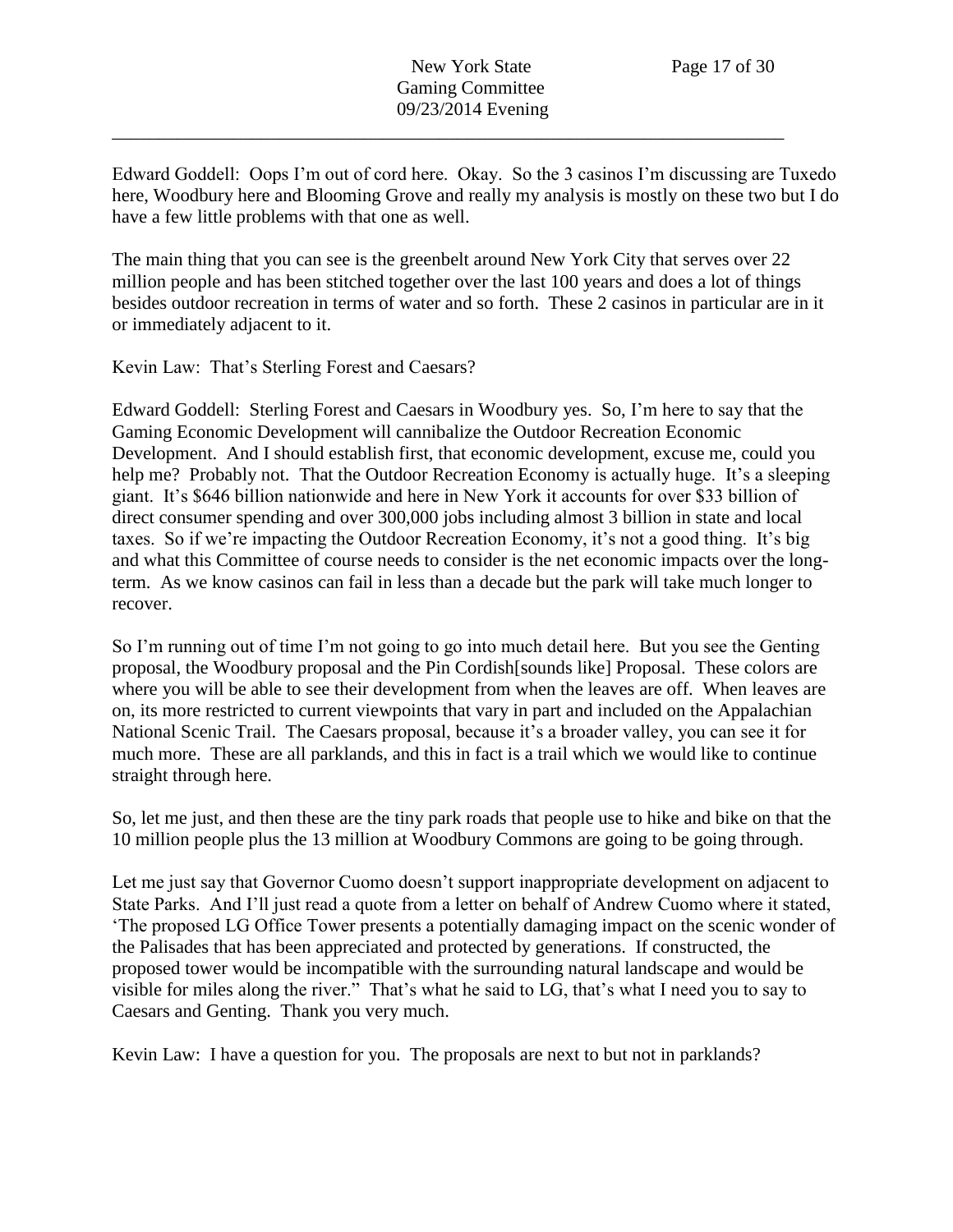Edward Goddell: Well they are not on parkland but this Genting is surrounded by parks and in fact Caesars is surrounded both across here and starting right here.

\_\_\_\_\_\_\_\_\_\_\_\_\_\_\_\_\_\_\_\_\_\_\_\_\_\_\_\_\_\_\_\_\_\_\_\_\_\_\_\_\_\_\_\_\_\_\_\_\_\_\_\_\_\_\_\_\_\_\_\_\_\_\_\_\_\_\_\_\_\_\_\_

Kevin Law: We were told…

Edward Goddell: It shares a boundary with a park.

Kevin Law: A couple of weeks ago we were told that at least one of these proposals is proposed for land that was set aside locally for development.

Edward Goddell: Perhaps so but not development of this scale, that's the problem. It's the scale and the dice are loaded for the gaming companies that they have to build the biggest casino they can because of the 70% criteria. So they're not appropriate for parks.

Kevin Law: How far away from the parks does one have to be before somebody in your position finds it acceptable for them to be built?

Edward Goddell: Well, that is for the seeker process to figure out in detail. But I can tell you that these 2 immediately adjacent as Governor Cuomo said with the LG project in the Palisades Park is too close.

Kevin Law: Well nothing's getting built until the seeker process is followed by everybody.

Edward Goddell: But you could allow me and my volunteers to get to work on trails instead of fighting casinos if you make the decision at your level.

Kevin Law: I understand. But the seeker process is going to happen or there'll be no casino built on any site.

Edward Goddell: That's right and there's an extensive list for both of these.

Kevin Law: So citing the seeker process doesn't really answer the question of how far away one has to be before you feel that your trails that you're endeavoring to protect are...

Edward Goddell: Let me put it this way. The Nevele proposal is within viewpoint of a trail that we built and maintain. We are not directly opposing that proposal because that hotel has been there for as long as the trail.

Kevin Law: So preexisting building is okay?

Edward Goddell: Well, it's better, yes it's better and you know there's no clear line with these kinds of things but I can tell you from all of my experience that both of these projects cross the line.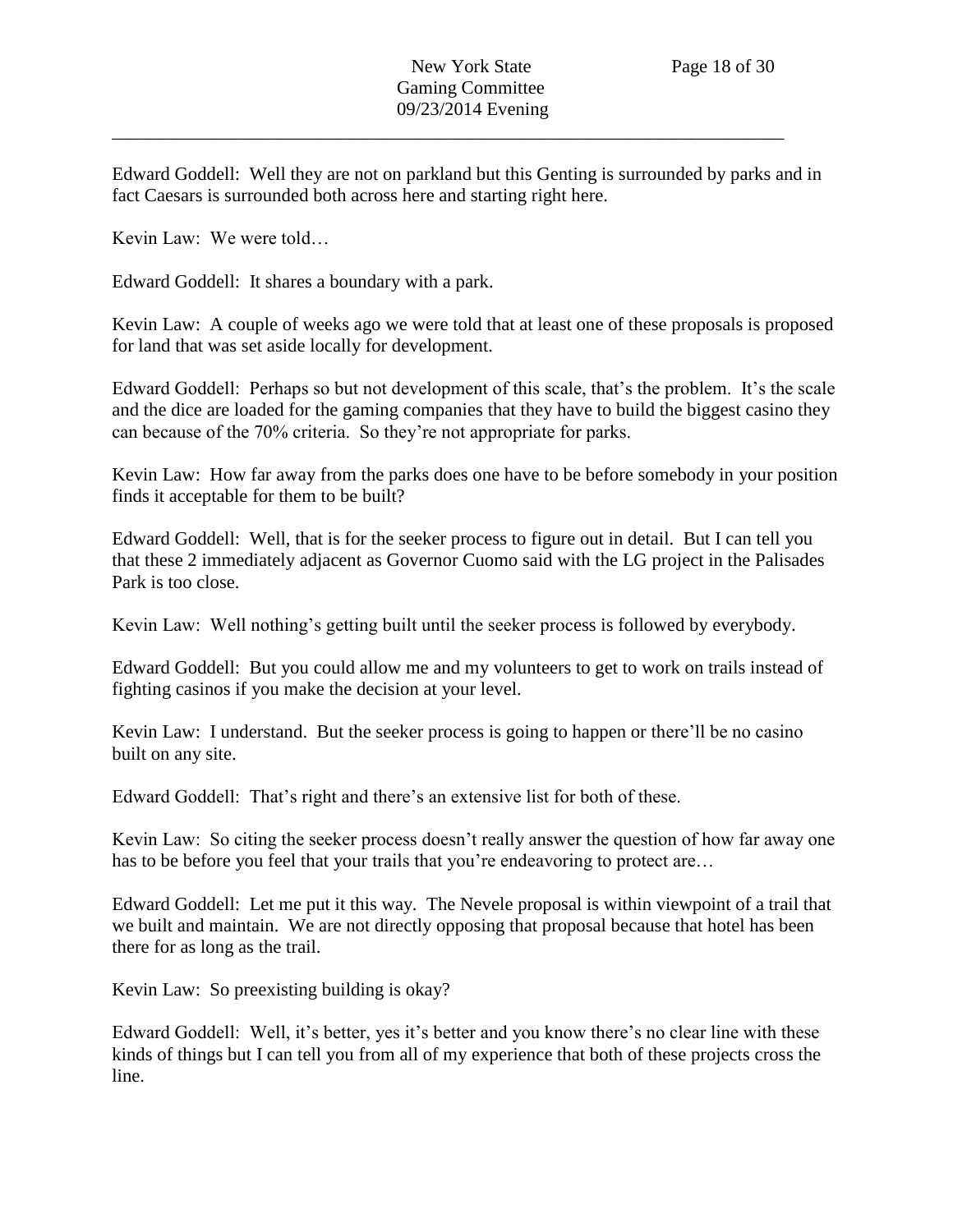Kevin Law: Are you going to provide us with those materials?

Edward Goddell: Yes I have them in small scale, I'll hand them off to someone. Thank you.

\_\_\_\_\_\_\_\_\_\_\_\_\_\_\_\_\_\_\_\_\_\_\_\_\_\_\_\_\_\_\_\_\_\_\_\_\_\_\_\_\_\_\_\_\_\_\_\_\_\_\_\_\_\_\_\_\_\_\_\_\_\_\_\_\_\_\_\_\_\_\_\_

Kevin Law: Thank you Edward. Cynthia Serroca Dunn

Cynthia Serroca Dunn: Hi my name is Cynthia Serroca Dunn and I first would like a moment of silence for all the animals, plants and humans that will perish if the building of the casino in Harriman, New York or the surrounding area happens. And it's not funny.

I have been a resident of both New York and New Jersey. Harriman State Park has over 235 trails throughout it that thousands of people travel every few months with over 52,000 protected areas of wildlife. It is the second biggest state park in the state. This parks views and vistas needs to be protected.

Number 2, Sterling Forest – I have been writing letters and testified at hearings since I was in grammar school about Sterling Forest and saving it. It is the legacy of all the people that has fought through the years including former Senator Lowenburg, former Speaker of the House Newt Gingrich who pledged "to do something good for our children and grandchildren by preserving the land to be destroyed by a casino." This is a disgrace. There are over 21,000 acres which have been saved from development. Even former Governor of New York, Mario Cuomo, supported preserving the forest. After New York and New Jersey spent 100 million plus to preserve Sterling Forest, a proposal to build a resort and casino I fear this casino will threaten and hurt New Jersey northern drinking water. The Wanaque reservoir provides drinking water for 2 million people and is right next to this area. The run off from the construction alone will be devastating.

Number 3, Woodbury Commons – has the President of any of these casinos taken a drive through the area on Sunday? Well, if you're trying to get to this area when the stores open and close you will be faced with all kinds of traffic. What will it do to the area to have a casino? The traffic alone will make me want to alter my plans for traveling up the New York State Thruway which I often go on weekends to find somewhere else to go. This is the worst area to put a casino. The environmental impacts, the traffic impact, the local impact, the quality of life impact makes this location the worst in the state. Do you think that this is not going to affect our air? Air pollution has gotten worse over the years and so has asthma and respiratory diseases, especially in children. Why air pollution? Building a casino will add to the air pollution of the area and how about flooding issues? Don't you know that the trees keep our areas protected from run-off from the surrounding mountains and flooding. How about when these trees are gone from the area and now the local businesses and home flood because of this proposal. What are they thinking? They aren't. My suggestion would be to go to some of the old hotels in the Catskill Mountains like the Nevele and to revamp them and create the casinos out of them. These areas of depressed and need the income and the traffic. Do not allow a group to come into this area that don't care about the infrastructure, doesn't care about the animals, doesn't care about the people in New York or New Jersey, doesn't care about anything except the almighty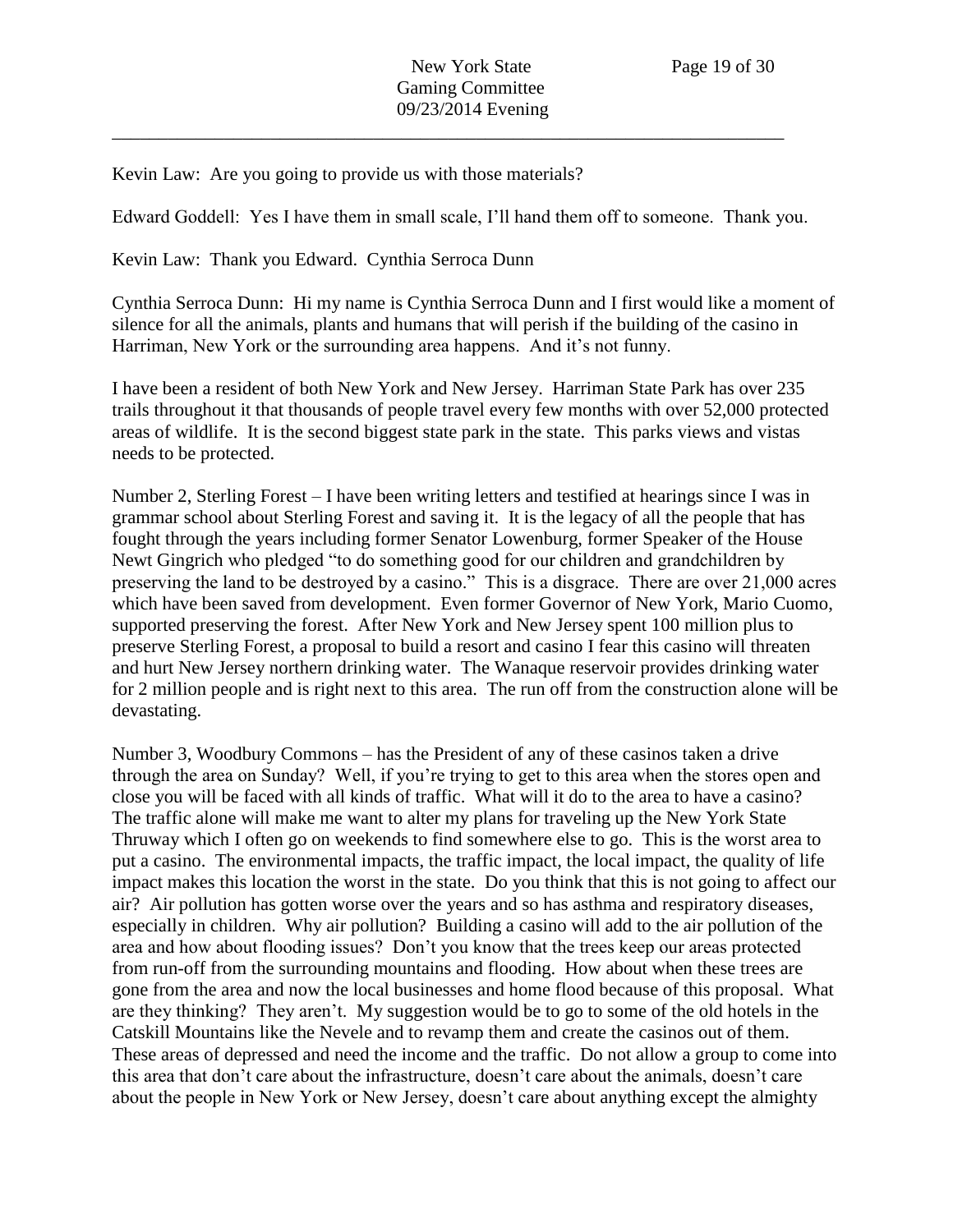dollar. I would also add to this, look at the casinos in Atlantic City. They are going and closing one by one and how is this going to affect the casinos in this area? Also think of the projects and how they will be done. Investigate what New Jersey was promised by all of the casinos and all the tax payers and how much money our taxes are and our schools are because the casinos were supposed to pay for some of the off-ramp with the schools, and we've never, ever gotten a dime from those casinos to help out the tax payers of New Jersey. Don't you think that it's going to be the same in New York? I ask you please, put these casinos in places that already have buildings that need them. Thank you.

Kevin Law: Thank you. Dennis Leahy.

Dennis Leahy: Good evening.

Kevin Law: Hi Dennis.

Dennis Leahy: Hello how are you. My name is Dennis Leahy. I'm going to hold this, my name is Dennis Leahy and I'm the Mayor of the Village of Maybrook and I support Gentings Resorts World Hudson Valley Project. One common theme here today is the shared passion about bringing economic change for dying businesses and distressed communities in the entire region. Because the need is to great, all the supporters here are willing to say why the project in their backyard is the best no matter what the actual studies say and no matter what the bidders actually put in their applications. Heck, I have an elementary school in my village that I have vowed to reopen for my residents. I could rehash how badly we need this, but I think you get that. Everyone here is assuming that a casino is actually a good and appropriate way to do economic development. The problem is that there is no basis for the assumption unless you have a topnotch site which Montgomery is and a finally strong company that can actually build and operate something that will prosper. In 2012 a huge resort was built in Atlantic City with all the economic promises that you've heard here today. That casino has already closed its doors and just 3 years later and all the promises were broken with thousands now out of work. Don't let that happen here. We can't let that happen to us. We can't let rhetoric substitute for the facts. The Location Board has one chance to get this right and unproven promises won't cut it. You need a strongly financed with proven success in New York and Genting is the only company bidding in the Orange County who can bring it to the table. I appreciate the fact that you're letting everyone's voices be heard, but the actual selection should boil down to 3 facts: Genting number 1, will bring more people and money to the state. Number 2, they offer higher wages and they are the only bidder willing to pay a real living wage averaging over \$60,000. Number 3, they will last longer with no debt weighing them down. And you have a tangible evidence of that. In just 3 years they took a Queens facility that many casino companies in here ignored and turned it into the highest grossing and highest paying casino in the entire United States. You have the studies, the numbers and the real facts in the applications that you've received. Please make your recommendation based on facts not rhetoric. Who is best positioned to do this right and last long enough to fulfill their promises? Only Genting who has given \$1.2 billion to New York in just 3 years.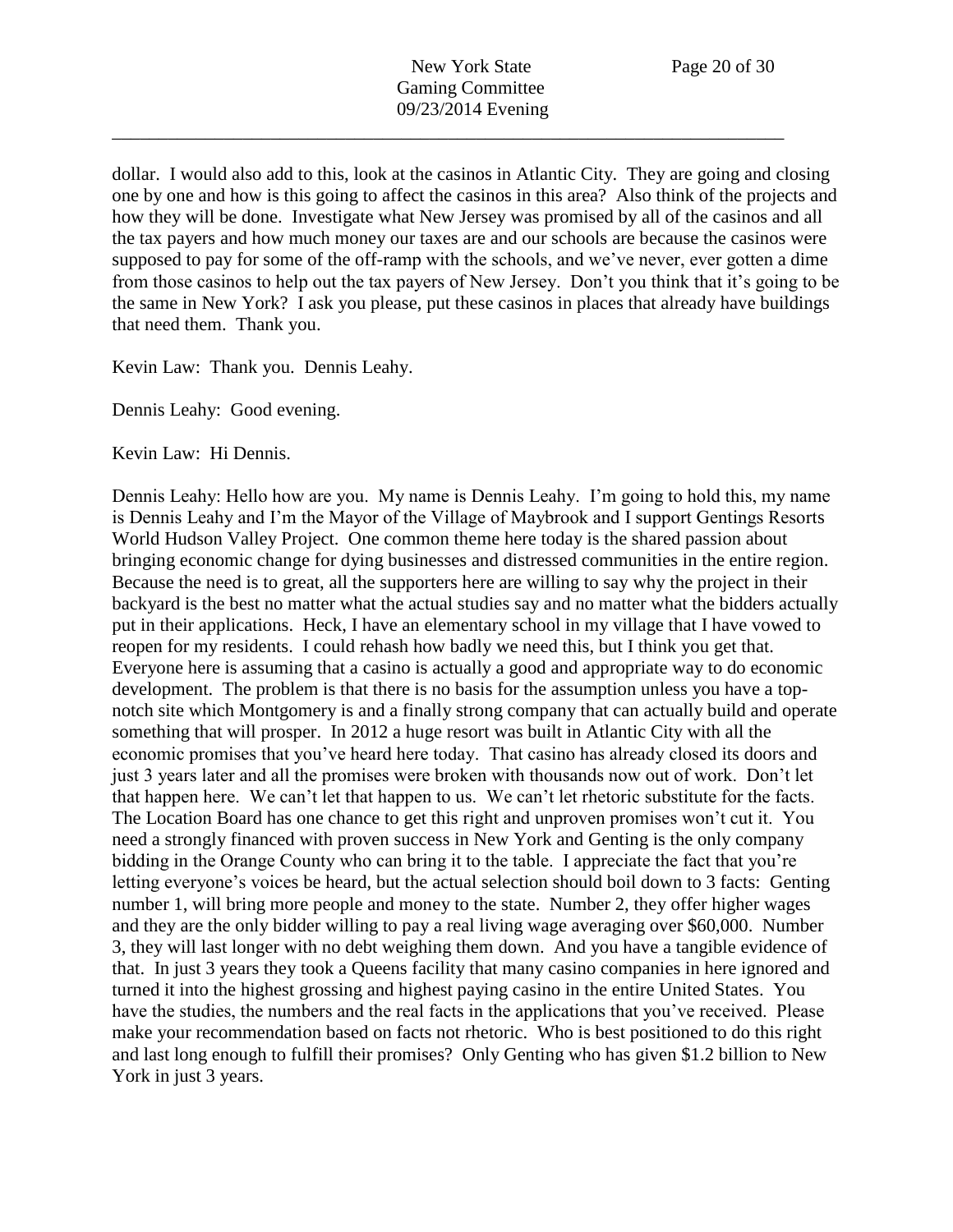Five key points I'd like to touch on: Number 1, the biggest investment. Number 2, most living wage jobs. Number 3, highest pay. Number 4, no opposition. Number 5, no traffic issues. We're ready now in Montgomery and we want it. The state is counting on you. The entire Hudson Valley, the town of Montgomery, the villages of Montgomery, Walden and Maybrook and my elementary school are counting on you. Thank you for giving me this opportunity this evening.

Kevin Law: Okay back to the other list of people who signed up. David Rosenberg.

David Rosenberg: Thank you for your patience and attention. I didn't need to shave when I came here this morning, I need to shave now but, you guys must need a shower too but thank you so much.

I had been a member of the Village Board for 12 years and also served as Mayor for a relatively short time.

Kevin Law: Of what community?

David Rosenberg: The village of Monticello, until the voters decided I shouldn't be involved in politics locally anymore.

I'm here in support of the two concord projects. I don't have any professional relationship with them except I do have a membership to the Players Club for Mohegan Sun at Pocono Downs and when I do go there, at my request they do provide me with virgin pina coladas with whipped cream so I don't know if that counts to have a relationship with them. I'm a lifelong Monticello resident having been born in the old Monticello hospital in 1953. Back then Monticello was the long time county seat for Sullivan County. It had 2 hospitals. It's been 40 years since that was the case. I'm here today to advocate in the strongest possible terms respectfully for the granting of 2 casino licenses for the two distinct projects that would be housed on the contiguous concord property as it is wildly know. The adage that the whole is greater than the sum of it's parts could never be more accurate if this would occur. It's impossible to overstate what the Concord meant to Monticello, the town of Thompson in Sullivan County. It's also not possible to fully describe with the demise of the great resorts of the Catskills has meant in economic and psychological terms. The day that it is announced that both licenses are being granted here in Thompson, there would be an unparalleled and unprecedented rush of investments and a resurgence of hope and optimism unseen in my lifetime. You would be hard pressed to find any doctor or dentist, accountant or engineer, TV writer or movie producer or corporate CEO of a certain age in the metropolitan region of New York City that does not have a real and emotional connection to the Catskills which incidentally does not begin until you drive through Orange County. Upstate begins north of the Orange County border. The intent and the spirit of the referendum and the current legislation concerning the placement of these proposed casinos was never ever intended to include Orange County. Orange County is blessed with great natural beauty and a vibrant economy as well. I urge this commission to dismiss without prejudice any and all proposals that are not from either Sullivan or Ulster County. There could be no doubt that this was and is the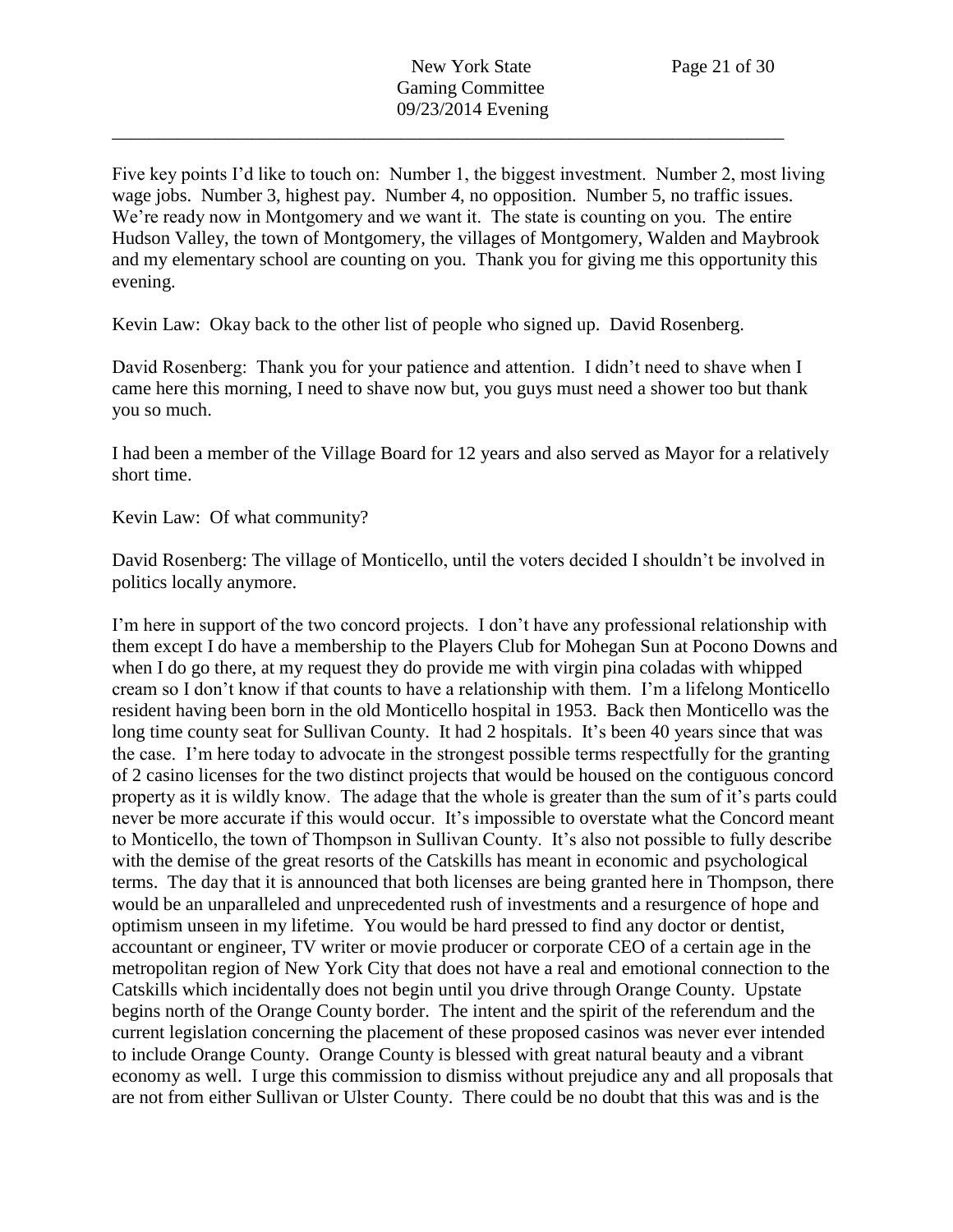intent of the legislation. I'm not here to address the merits of anyone particular proposal but rather to talk about the importance and power of the creation of even one job. This March will be 20 years since I first became a New York State registered architect. I was able and fortunate enough to attend the State University of New York at Buffalo to obtain both an undergraduate and graduate degree in architecture. I earned the money I needed to attend college by driving a garbage truck for the better part of 7 years in the town of Thompson. Don't ever say there is such a thing as a menial or unimportant job. I also worked two winters at the Concord Ski area. The pay was \$7 a day the first year and \$8 a day for the second year and I was glad to have the job. I also worked 2 summers after high school at the Monticello Raceway as a food vendor. We had to be finger printed and we had to join the Hotel Worker's Union and also those jobs were very highly sought after by everybody locally. But the job I really want to discuss was my dad's. He passed away in 1974. He sold life insurance and growing up he was never home on a Sunday afternoon. It was only as I got older did I know that my dad spent every Sunday afternoon at the Concord Hotel. Most of his clients made their living from the hotel and Sunday afternoon after check out, was their payday. My dad insured many of the executives, managers and the real heart and soul of any Catskill Resort, the waitresses and waiters, bus boys, bellhops, kitchen staff and so on. He worked with them to make sure that policies were in force and that their families would also be protected. Even today I can drive down almost any street in Monticello and any streets and roads in the town of Thompson and point out the houses, empty lots and vacant stores and describe the people and families who lived there and their connection to the Concord and the other grand resorts that are quickly fading into memory. I close in urging you to give the mountains its best chance ever to rise from the ashes, literally and reclaim their rightful and historic prominence in our great Empire State. Thank you gentleman so much for your time.

Kevin Law: Thank you David. Next up is Yakov Sullivan. Yakov Sullivan, no? Hey folks we need to take the conversations out into the hallway so you can hear your neighbors and your colleagues speak please. Next up is Spartak Getchy. Spar, thank you. Can we please be quiet in the back.

Spartak Getchy: Good evening.

Kevin Law: Hi Spartak.

Spartak Getchy: I'm here on behalf of Mike Torgiana. Reading verbatim what he wrote. He actually had to leave for a family cause about an hour ago.

"My name is Mike Torgiana from Sterling Forest. I'm married and have a 1-year-old baby girl.

Kevin Law: Mike, Mike, hold on one second. For the last time, can please people take their conversations out. Show some respect for the people who are speaking. They've waited all day to be heard, let's make sure we hear them. Sorry Michael try again. Or sorry Spartak.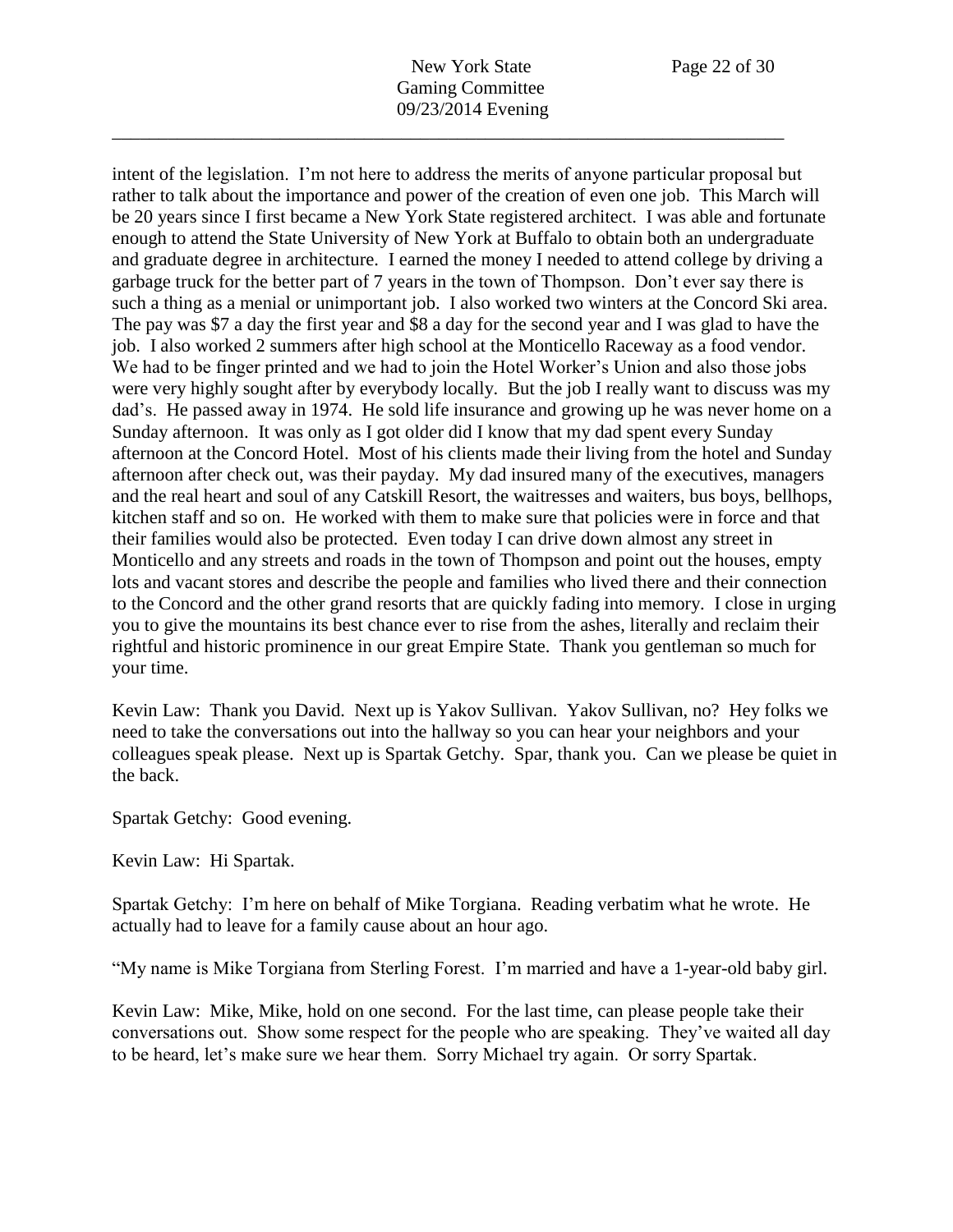Spartak Getchy: I live right across the street from the proposed Sterling Forest Casino. My family and I fully support the casino proposal. I live so close I can throw a baseball from my driveway and hit the site and I don't have a good throwing arm.

\_\_\_\_\_\_\_\_\_\_\_\_\_\_\_\_\_\_\_\_\_\_\_\_\_\_\_\_\_\_\_\_\_\_\_\_\_\_\_\_\_\_\_\_\_\_\_\_\_\_\_\_\_\_\_\_\_\_\_\_\_\_\_\_\_\_\_\_\_\_\_\_

Some background on myself. I lived in Brooklyn for most of my life in a rough neighborhood. Each summer my parents would send me to my uncle's house in Orange County to get away from the concrete jungle. I always wanted to raise a family in Orange County. It took me 17 years of savings to realize my dream. My dream is now in jeopardy. This spring my local school taxes were increased 41%. A 41% increase I cannot afford. It has been stated today Tuxedo is prosperous and doesn't need this casino. If so prosperous why tax my middle class family an additional 41%? I fear for the middle class of Tuxedo like my family because we are in jeopardy. In fact with no businesses moving into Tuxedo and nonprofits, I'm sorry, and no businesses moving into Tuxedo and non-for-profits moving in, my feeling is that taxes will only be raised again. New York State needs this casino, Orange County needs this casino, Tuxedo needs this casino.

To the opposition from the gated community of Tuxedo Park which is not even close to the site, did you take the day off, lose wages today? Because I did. Not all of Tuxedo is independently wealthy. Don't let their stats fool you. I went to the meetings and saw overwhelming support for this project. Unfortunately most of them could not be here because they have families to support. The opposition here today are not the majority. Kudos to Tuxedo supervisor Mike Ross who stood up to the select few. I would not want to be called the names you were called on that evening. I'm not here to give you stats, I'm here to give you a real life example of how Tuxedo needs this casino. The environment also needs this casino. I drive by the dilapidated water facility every day. Genting has proposed a state of the art facility how about that for preserving the environment?

In closing, my family will be directly impacted by this casino due to the close proximity but we are in full support. Genting has a global reach to help solve a local problem. I trust in the commission to do the right thing for my family and for so many more like mine. Let's not let New Jersey take our tax revenue. Once again, we are in support of the Sterling Forest Casino and thank you to Mohegan Sun for the paper.

Kevin Law: Thank you. Walter Kittle.

Walter Kittle: Hi how ya doing?

Kevin Law: Hi Walter.

Walter Kittle: Yeah. What a day we had. We got to hear both sides present their arguments, speak their mind. The reason why that is possible is because of the men and women today and who have worn the uniform of our great country. My name is Walter Kittle. I live in Warwick, New York and I'm here in support of the casino in Sterling Forest.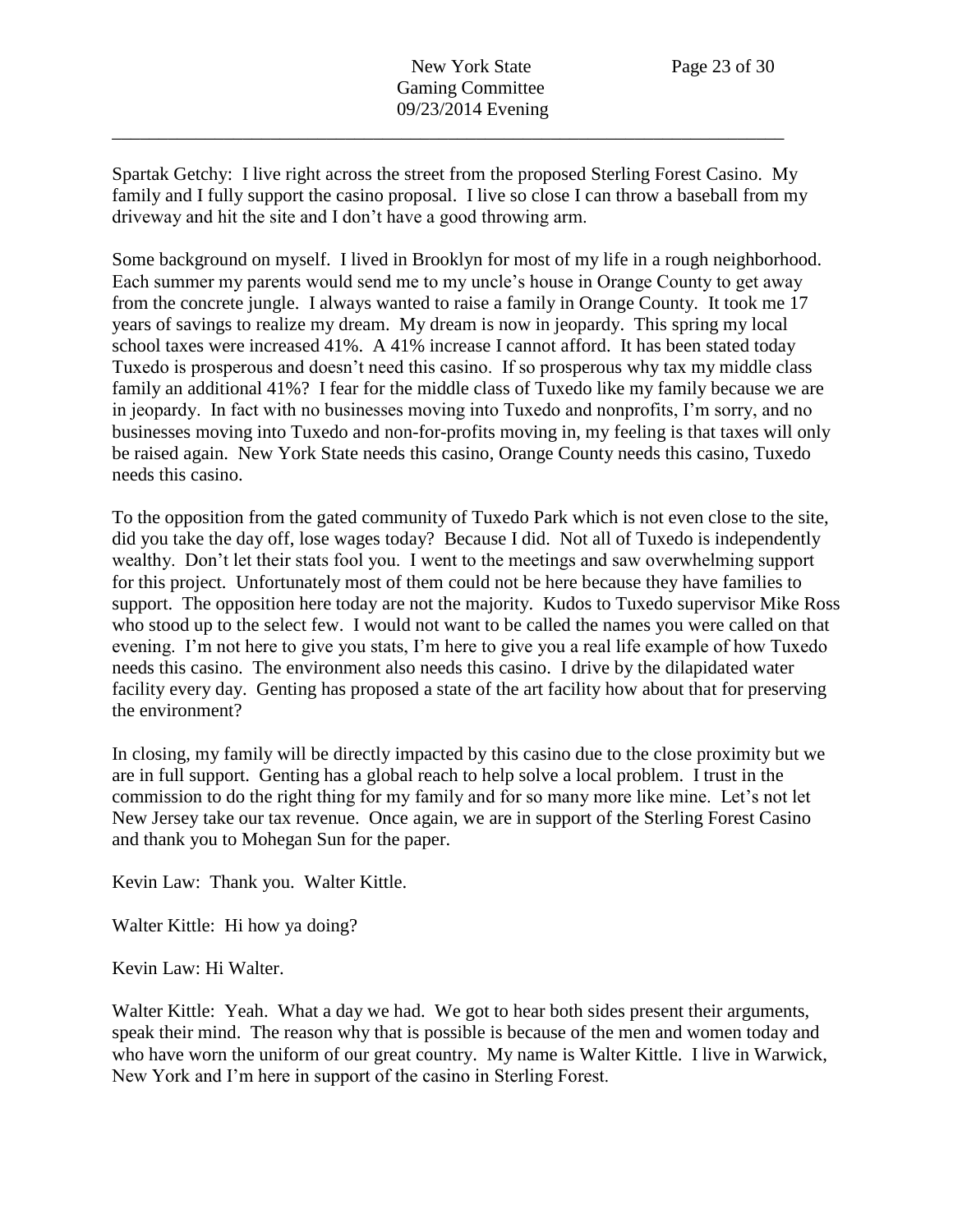Just a brief background on myself. Last year I retired after 32 years of military service. I did 3 tours in Iraq, 1 tour in Afghanistan and I'm inducted into the Veterans Hall of Fame. The other night I had the privilege of speaking to the Chairman and members of the Board for the casino and they guaranteed me that Veterans will have priority to work in their casino. They said the priorities are going to go to veterans, locals, if you're a local veteran you basically got it made with them. With the men and women serving in Iraq today and in Afghanistan we have a high unemployment rate and to have a veteran friendly community and company will greatly help us that return from overseas. Especially now, lastly they launched more air strikes against Syria so the veteran community is going to keep growing and growing and to have a company that totally supports veterans is good for the environment and the whole community is what we need down there. Thank you.

Kevin Law: Thank you. Folks I'm just going to suggest one thing, just as Walter just did, we have two and a half pages of speakers that we're not going to get to in 25 minutes. But I'd like to get to as many as we can. We've heard so much today and so rather than repeating what may have been said by some of your colleagues or your neighbors, if I could suggest I call your name, you come up, you say which project you're for or against, at least we'll have it on the record and we'll get to as many of you as we can. If you could honor that I'm not going to insist on it but if you can honor that it would allow your neighbors to speak. And then for all those who we don't get to, we're going to be taking written comments as well. So with that suggestions let's see how it work. Mary Yazzary. Oh are you Steve Gross? You'll go next Steve. Before I opened my mouth I checked your name off because I was about to call you up but then I made my suggestion. So that's why I went to the next one so I'll call you next. Mary.

Mary Yazzary: Ah I'm Mary Yazzary and I live in Tuxedo. I'm going, I have a fairly brief talk here. I'm a founding and current Board member of Sterling Forest Partnership but I address this Board as an individual speaking for myself. I believe a little history would be helpful here. Sterling Forest Partnership is the grassroots outgrowth of 20+ year's effort to preserve Sterling Forest from development for 35,000 people. Pockets of homes, commercial development and roadways were to be spread throughout the 20,000 acres of woodland, steep slopes, stream valleys, wetlands and varied habitats. This was an admirable development model but it was completely altered, it would completely alter these wooded hillsides and natural communities that had been reclaimed by nature after clear cutting and being abandoned in the middle 1800s by black industrial art of iron mining and smelting. It has since provided proved to be home to the second most diverse flora and fauna in New York State and designated an important bird area by the Audubon Society. It was always my understanding that grassroots organizations are made up of individuals with a passion, a need to defend an ideal and to make a difference. Since it's beginning Sterling Forest Partnership's ideal has been the protection of the natural values that Sterling Forest now state park and it's surrounding areas represent. The partnership has traditionally been called upon to partner with like-minded institutions, higher experts with a science-based understanding of the issues and to provide focus and direction to achieve a common goal. Today that focus is to counter the Genting Group's proposed Sterling Forest Resort development in Tuxedo. Many of us consider this will be a major intrusion to the wellbeing of the state park. To this end the Partnership has engaged with past and recent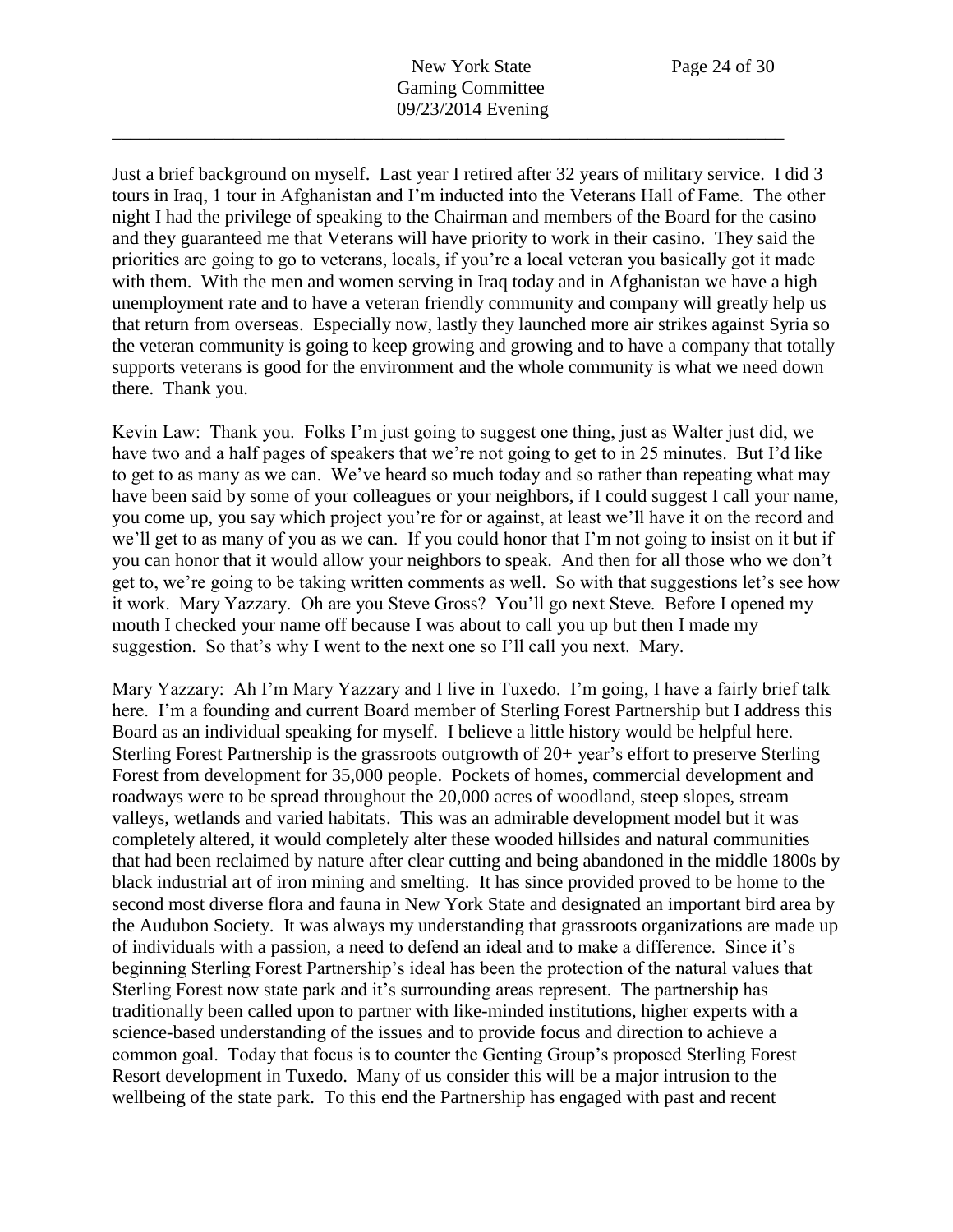advocates, supporters and allies to once again help with their expertise and concerns about protecting the integrity of a forest so many people fought for and that the federal government and state of New York and New Jersey and so on spent over \$100 million dollars. This country created the concept of preserving open space and its natural wonders in public parks for all its citizens and future generations to enjoy. The voices you've heard here from our group and in the many letters and e-mails you have received against the location of this proposed casino development are not just from a handful of nimbi's in the northern end of Tuxedo. We represent earnest environment and social concerns for the value of the state park, the town of Tuxedo and the integrity of this entire region that thousands of people support and now value as respite from urbanism and sprawl within an hour of New York City. Genting's proposal admirable as it may be elsewhere is simply too big, ill conceived, inappropriate, environmentally intrusive and unwelcome in this location. I also fear an abandoned thousand room hotel elephant, white elephant and theme park in the next few years when casino's elsewhere take the bloom off this rose. I therefore strongly encourage and support the Sterling Forest Partnership to use all legal means to thwart this development and I implore the Gaming Commission not to approve siting this casino dressed as a family friendly resort in the town of Tuxedo. Thank you.

## Kevin Law: Steve.

Steve Gross: Hi my name is Steve Gross and I'm the Principal of Hudson Highland's Environmental Consulting. Over the past year and a half my colleagues and I have had the opportunity to review 5 of the casino proposals on behalf of four separate clients. Two of these applications are well developed and have gone through a completed seeker process, the other three are still in a constant state of flux with design details changing day to day and are only at the beginning of their environmental review. Without completed seeker reviews for all 9 sites its apparent that the Board will be making their decision absent potentially critical information. But having conducted countless man-hours of environmental analysis of more than half of the proposals before you, I would like to share some observations with you today.

In general, the greatest potential environmental impact comes from the two most southern applications, Genting Sterling Forest Resort and Caesars in Woodbury. Both of these applications are situated immediately within or adjacent to parkland within the Palisade Interstate Park System. You have already heard about the unavoidable impacts in Sterling Forest State Park, a location I believe is so environmentally sensitive that it should have been dismissed from the outset. I was going to provide some of my own comments on this application today but I think the unanimous votes of both PIPSY and now as of yesterday, the New Jersey State Senate against this proposal says more than I possibly could. Suffice it to say that there are good reasons why more than \$100 million was spent collectively by the states of New York and New Jersey, multiple land trust organizations and the federal government to preserve Sterling Forest. They all recognize the extraordinary value of this land and the Ramapo watershed and protecting drinking water supplies, wild life habitat and open space. And these same arguments can be applied to the immediately joining Harriman State Park which despite its different name comprises the same unbroken forest, the same watershed, the same wildlife habitat. The Cesar site in Woodbury borders directly on Harriman State Park to the west with other sections of the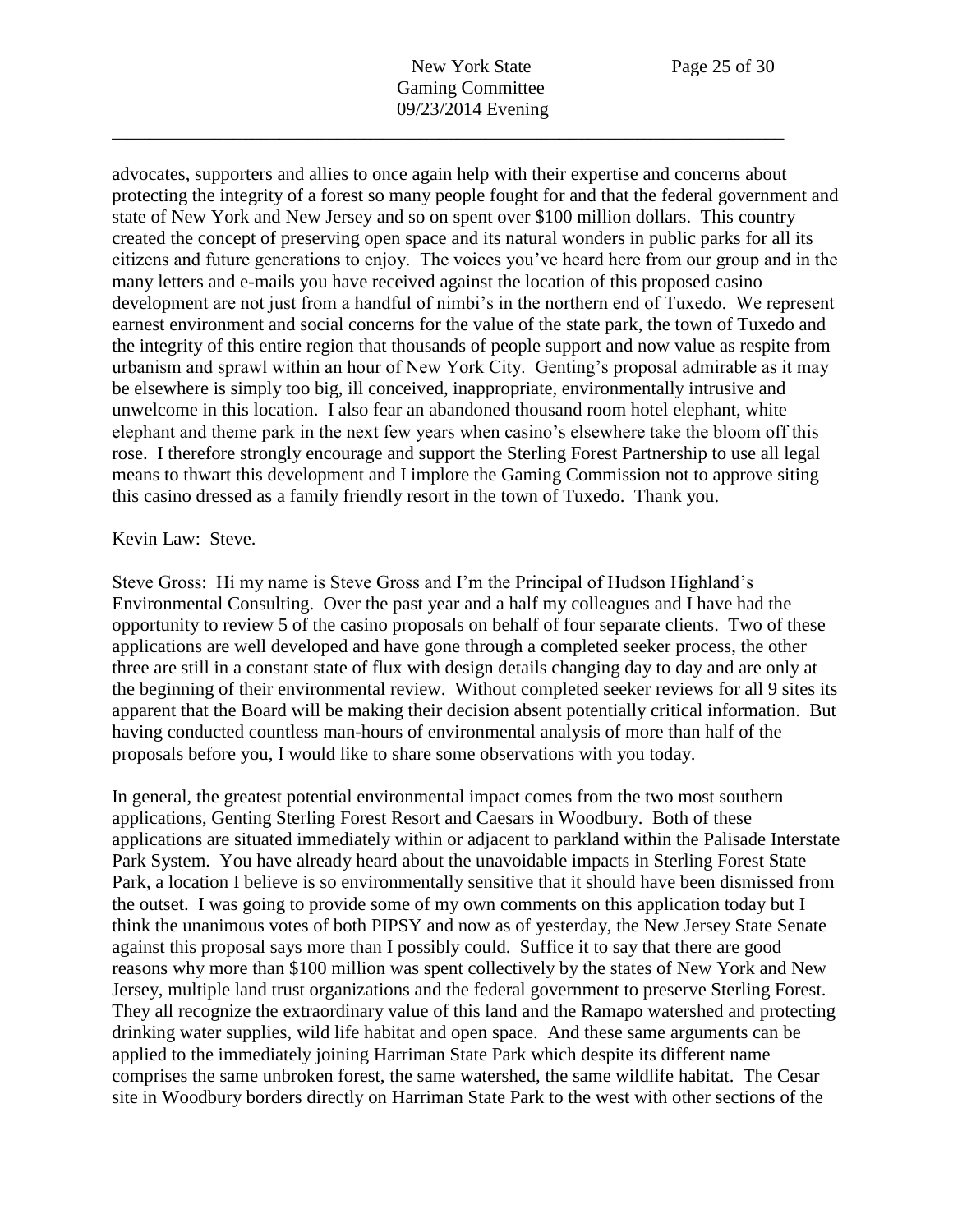park in close proximity to the south and east. In fact the proposed entrance road and traffic lights for Caesars are immediately adjacent to Harriman State Park precisely at the location of one or two historic houses that are managed by the Orange County Historical Society. Currently, these houses sit in a rural and wooded setting. The new entranceway and traffic light and 6 lanes across route 17 would permanently diminish their historic and cultural value. Likewise as the site is situated directly on the headwaters of the Ramapo River, any impacts of increased run off and road related contaminants would have an even more direct and immediate effect on the Ramapo River than what happens in Sterling Forest. The Cesar site is also directly situated on top of sand gravel deposits that can act as a conduit of any contaminants directly into the underlying sole source aquifer.

Again, like Sterling Forest Casino the proposed 135-foot tall Caesars Hotel and Casino complex would be visible from a number of trails throughout Harriman State Park including the storied Appalachian Trail. Not only is this trail protected as a designated national scenic trail, but the very section of the trail that would be impacted by views of Caesars casino has a particular historic significance at being the very first official section of the Appalachian Trail from Bear Mountain to Arden dedicated in 1923. Caesars also intends to build on an abandoned section of the Erie Railroad main line to remove its associated railroad bridge from over Route 17. Nearby the Woodbury site, this same railroad right of way has been converted to the Orange Heritage Trail, and extremely popular linear park use for jogging, biking and walking. Plans call for the extension of the park from Hollows, New York to Harriman. There now exists a significant opportunity to extend the trail over the railroad bridge a short distance further to the Harriman Train Station where it would exponentially increase the value of the trail by opening it up to users who could bring their bikes by train from as far away as New York City. But the removal of the bridge and the construction of the Caesars Hotel on the right-of-way would eliminate this potential forever.

Gentlemen, you have already received testimony for the majority of casino applicants that awarding a license to either of these casinos will have a fatal effect on the possibility of a second casino location to the north. I can add to that my professional assessment that these two southern Orange County casinos also present the greatest potential and environmental impact. Further, I think that its tough to argue that the town of Tuxedo with an average household income of more than \$127,000 per year and remarkably low unemployment needs the economic stimulation that casino legislation was meant to provide. Nor that Woodbury, with its ever-expanding Woodbury Commons, Woodbury Center Shopping Mall and other large commercial developments is lacking in either job generators or tax ratables. These casino projects are best situated where they were originally intended...

Kevin Law: Times up.

Steve Gross: …in the now depressed Catskills developed on the sites of preexisting resorts, this is where they will have the least adverse environmental impact and the greatest beneficial economic impact. By the way I can also answer a question that you posed earlier about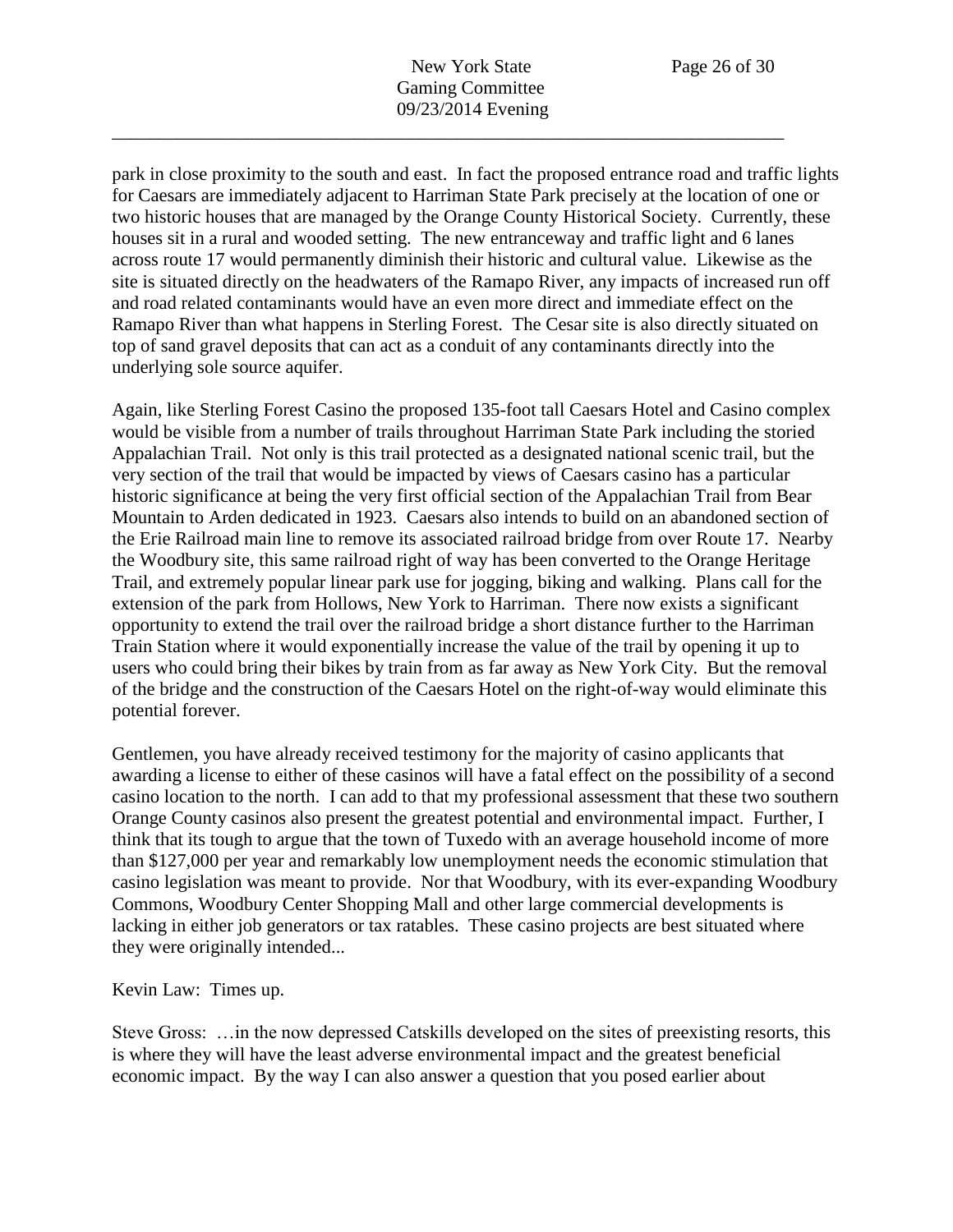Kevin Law: Your time is up.

Steve Gross: Okay but if you want answer to a question…

Kevin Law: Just submit it. We're going to take submissions.

Steven Gross: Okay.

Kevin Law: Karen Murphy Doer, Doer.

Karen Murphy Doer: I am not going to repeat what my neighbors said. I just wanted to touch on a couple of highlights that have not been spoken to. I'm sure you've heard of the Doppler Effect, but have you ever heard of the Dopler effect? That is the tendency of stupid ideas to look smarter the faster they come at you. Genting has produced these gigantic pie in the sky dreams and they, I'm sure mean well by them, but I don't believe that they can come and actually build 1.37 million square feet in under 2 years. They can't even get a bridge built from the thruway interchange. We were promised by our town's board that if they did not have a bridge, they would not be able to build the resort.

And just for my Sterling Forest \$75,000 a year cohorts, I would like to give you a simple mathematical equation to explain why an average salary of \$55,000 is what Genting's website says is not really as great as it sounds. If you combine 4 highly compensated executive salaries of \$250,000 a year with 25 people making \$10 an hour, you come out with an average compensation of \$56,000 a year. Those 25 people making \$20,000 a year are the very people Genting has in mind when they say they will employ people from economically disadvantaged areas who will have to travel 30 to 60 minutes at an anticipated cost of \$10,000 a year. This is in their Executive Summary. People from Sullivan and Ulster Counties that this law was intended to create jobs for, Orange County is already slated to receive the lion share of the gaming revenue tax and stands to double it's money at the cost of the dying Catskill Resorts and the real Upstate Counties. And I say real Upstate Counties because I'm from Ithaca and you can ask them tomorrow where Upstate is. Thank you very much.

Kevin Law: Thank you. Tom Costa. Tom Costa. Sorry Tom.

Tom Costa: Gentleman, welcome to the Hudson Valley, I appreciate your patience. It's been a long day. I'll try to be brief. I own a World Class Fine Dining Restaurant in Newburg which for the last 35 years and I tend to take a more national look on things. 30 years ago the Hudson Valley was backwater. Since then, we have seen in the last 30 years an improvement a beginning of sort of panache branding of the Hudson Valley starting with the CIA coming in and the development of local sources. Back in the 90s when we named local sources on our menu. There was Coach Farms, Millbrook Venison and Hudson Valley Foie Gras. Nowadays there's a plethora of local sources and we are known nationwide. I was recently in Napa Valley and they were very proudly serving Hudson Valley Foie Gras on the menu. If you go in restaurants from Beijing to Brussels you'll see little bottles of Hudson Valley Baby Bourbon and it's usually the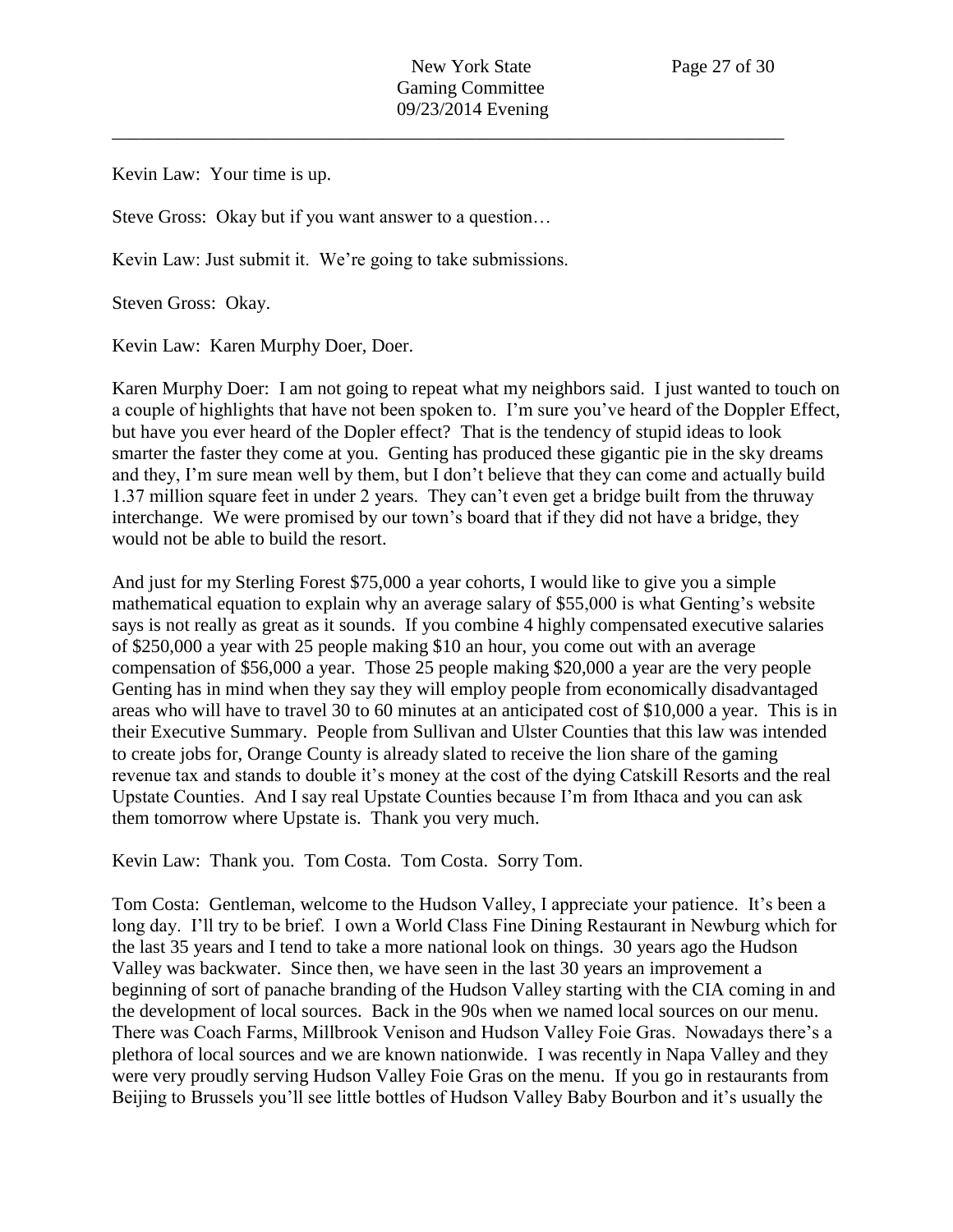most expensive bourbon that they have. So we have seen the valley develop, develop tourism. We now get fishing tourism in the springtime for bass season. We have boats, tour boats, cruise ships go up and down the Hudson in the spring and the fall, and of course, we have the historical sites. What we are lacking in the Hudson Valley would be a destination resort. So there are 2 things. My son lives…

Kevin Law: Sir, we're 2 minutes in and I don't know which casino you're talking about.

Tom Costa: Well I'm more, I'm not shilling for any particular casino. I like the Sterling Forest option where you revive the Sterling Forest Gardens and there are 2 things that the high end Asians look for. My son is an analyst over in China. They like buying brand name consumer goods and they like gambling. So that seems to be a good site for me but I would also like to see something in the Newburg area along the I84, I87 corridor. The bulk of my business comes on the weekends from travelers now and they're coming across the I84, I87 corridor. So much like Foxwoods and Mohegan Sun in Connecticut, having two casinos would benefit each other rather than detract from each other and would be drawing different crowds. So, anyway that's my comments on it.

Kevin Law: Good points, thanks. Gerald Palla. Gerald. Reverend Julius Collins.

Reverend Julius Collins: Good evening gentlemen and it's an honor to be able to speak with you. I intend to come from a different direction. I come from a different direction because as I've sat here since 8:00 this morning listening, I hear, I am a transplanted New Yorker. I'm a Texan but I've been in New York since 1980. I've been a part of Newburg. I'm now a part of Ellenville, town of Warsing and the County of Ulster. And because of that I come at you differently. As I look at you tonight, as I've been looking at you all day, you are like the emergency room doctors and you have 3 patients that have come into your emergency room. One of them I will consider has a fat red finger and 2 of them are badly hemorrhaging legs. Their legs are bleeding profusely while a finger drips. Why would I say that, because in an emergency room you have to look at who comes and then you have to treat according to the most severe down to the least severe. So, when you stop and look at it, I stop and look at this as a New Yorker I believe that in order to lift New York when all of this started, it started because there were places that were hemorrhaging with a loss over a long period of time. When you look at Sullivan County, when you look at parts of Ulster County, they've been hurting for years. I love, and I hate to be one to make a choice between any of them because I believe that the health of everyone of them lifts New York, but when you look at it, there are those that have been below because they have not had the numbers. There are those that have been below because of what they built their lives around disappeared. When the resorts started to disappear it took Sullivan County and Ulster County down to a dip, especially our part of Ulster County. We have a hotel that is the Queen of all when anywhere you go in this world, somebody will tell you something about the Nevele. Somebody will tell you that they're waiting and looking to come back to the Nevele. She's hurting, she's died. Now there's an attempt to bring her back and I believe that the intent of all of this legislation was to revive so that you heal the wounds of those that are hemorrhaging worse. And without that you defeat the whole purpose of what all of this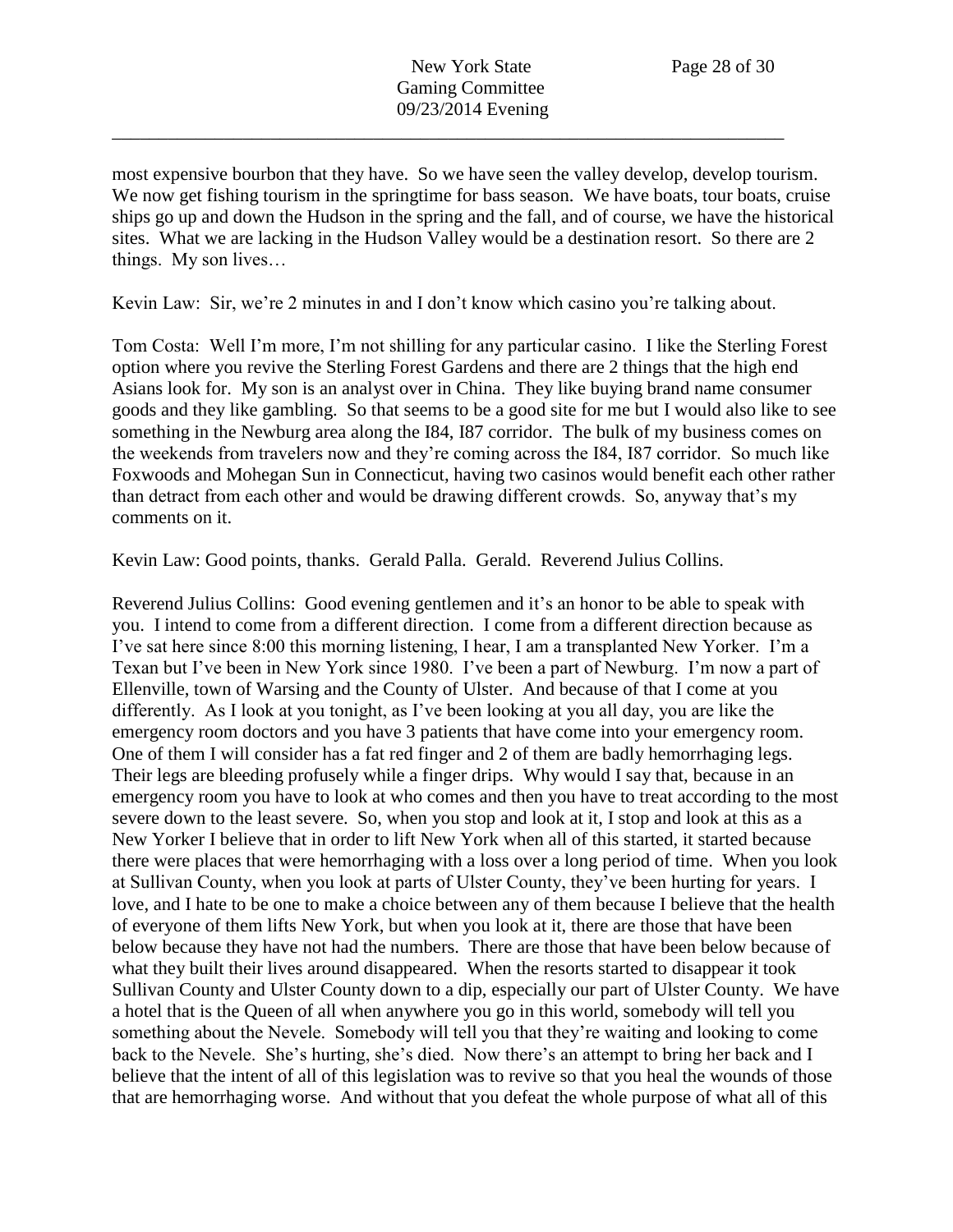is about. I ask you tonight to consider that when you look at this, you look at the Nevele and you see a body working to overcome. We are a battling community, we battle for everything that we need. We battle, we want the Nevele standing tall because it will revise and we don't take it as an end product, we take the Nevele as being that shot in the arm that begins the healing process for our community. That shot that will get our legs strong enough that as we work through with the Nevele it will draw others that will not only want to open business, but will want to live and revive our community. And we believe that the Nevele and Sullivan County, we forget as we're having this discussion. I've sat here all day and I believe Sullivan County forgot that we work together to get it to a point to where somebody would say there should be two. We joined hands to get to that point. Now we get to a point to where we're looking away, but now we need to join hands and know that between the Nevele and Sullivan County we need this in order to put us, and because if you do it New York will be healthy. Thank you.

Kevin Law: Thank you Reverend. Thank you Reverend. Do you have a question?

Dennis Glazer: Yeah, I just want to say generally as we're about to conclude at 8:00 I want to thank everybody for coming and staying to the extent you've been here a long tie and just let you know that this group, these 5 people, I'll talk about the other 4 are smart, quality people trying to do the right thing. Whatever else you can hear about or think about this group and the role that we have and the task we've been assigned, there's nothing but good faith. There's nothing but people who are trying to do the right thing, whatever that is. And you will get answers, not everybody is going to be happy, in fact I think the process is wired so that a majority, an overwhelming majority of communities and people have to be unhappy, but what you'll get is our best work, our best effort and we'll try to do the right thing as we see it. These are good people to do it and I just want you to know that because some people like to suggest that there's bad faith or bad motives. There's none of that going on. This is a clean and clear process, and unlike sometimes as these things in government go, these are people who are doing an enormous amount of work to try to get to the right answer. And we very much appreciate the input that you've given us today, that we got yesterday and hopefully we'll have as good a group to give us input tomorrow as well. So I thank you for that.

Kevin Law: Thank you Dennis. Just a couple of follow up words and just something about the process since I know you're all anxious as to what's going on next.

First, anybody who didn't get a chance to speak tonight can submit testimony to us on the Gaming Commission Website. We've heard over 250 people in the first 2 days. We have another 12 hours in Ithaca tomorrow where we'll hear from the Southern tier folks on their proposals. And the game plan after that, well let me just follow Dennis, I want to thank you all for showing respect for each other and for us for these since 8:00 this morning. It's been a long day for all of us. This was valuable to hear and to learn about your communities and your concerns and so that was important.

In terms of the process, we are throughout the month of October we'll be reviewing not only the testimony of everything we've heard, we will be doing additional due diligence on all of the